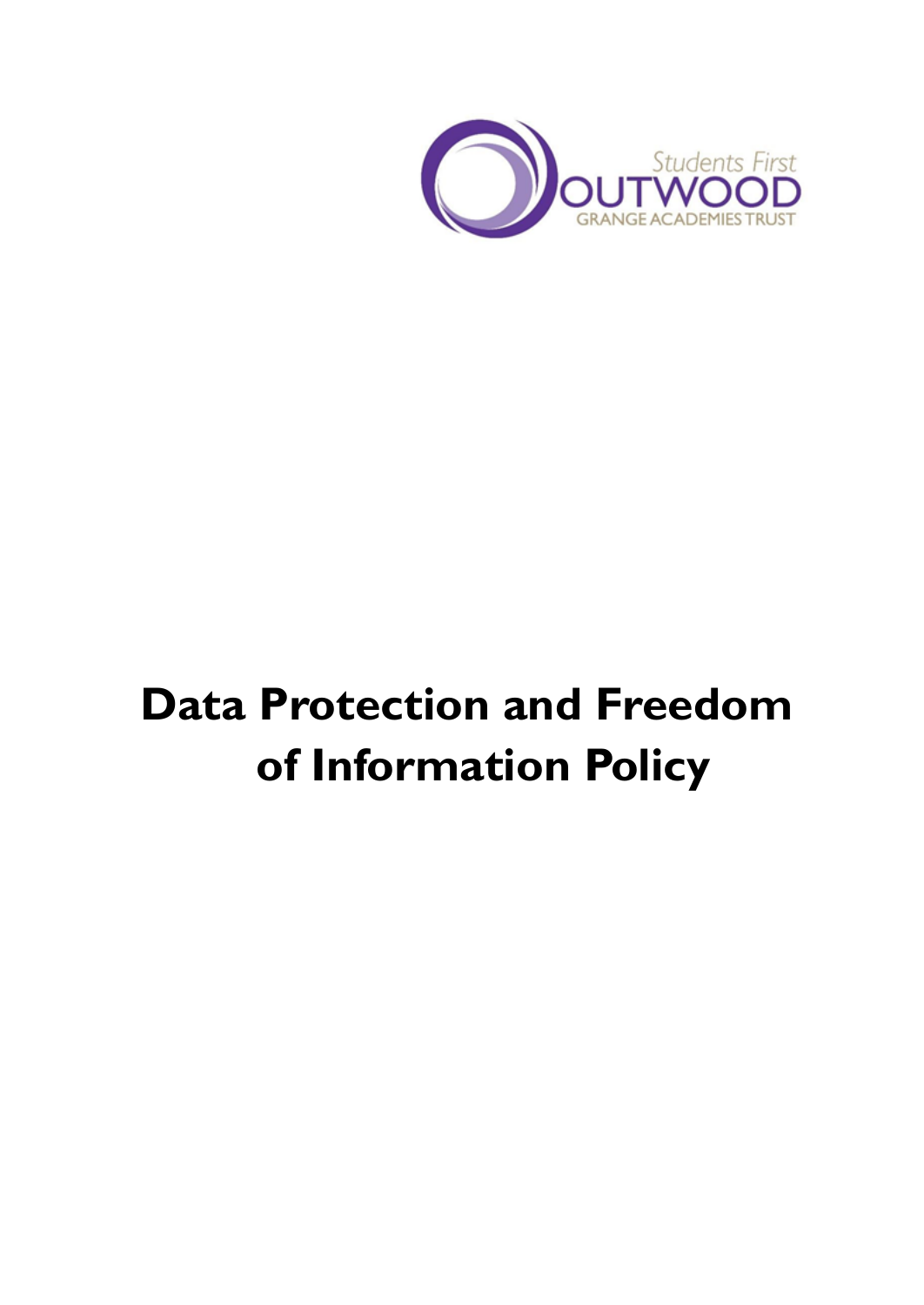| Document control table        |           |                     |                                                                                                          |  |  |
|-------------------------------|-----------|---------------------|----------------------------------------------------------------------------------------------------------|--|--|
| <b>Document title:</b>        |           |                     | Data Protection and FOI Policy                                                                           |  |  |
| Author (name & job<br>title): |           |                     | Katy Bradford, Chief Operating Officer                                                                   |  |  |
|                               |           |                     | Debbie Pettiford, Data Protection Officer                                                                |  |  |
| <b>Version number:</b>        |           | V <sub>4</sub>      |                                                                                                          |  |  |
| Date approved:                |           | June 2022           |                                                                                                          |  |  |
| <b>Approved by:</b>           |           |                     | Sub committee of OGAT Board                                                                              |  |  |
| Date of review:               |           | June 2025           |                                                                                                          |  |  |
| <b>Document History</b>       |           |                     |                                                                                                          |  |  |
| <b>Version</b>                | Date      | <b>Author</b>       | <b>Note of revisions</b>                                                                                 |  |  |
| VI                            | 5.2.18    |                     | This policy replaces and combines the previous Data<br>Protection Policy and the FOI Publication Scheme. |  |  |
|                               |           |                     | Updated to be GDPR compliant.                                                                            |  |  |
| V <sub>2</sub>                | 23.9.19   | <b>KB</b>           | Section added on DPIA and Privacy by Design                                                              |  |  |
| V <sub>3</sub>                | 18.5.20   | <b>KB</b>           | Recording of meetings section added                                                                      |  |  |
| V <sub>4</sub>                | June 2022 | Debbie<br>Pettiford | This policy has been significantly updated throughout.                                                   |  |  |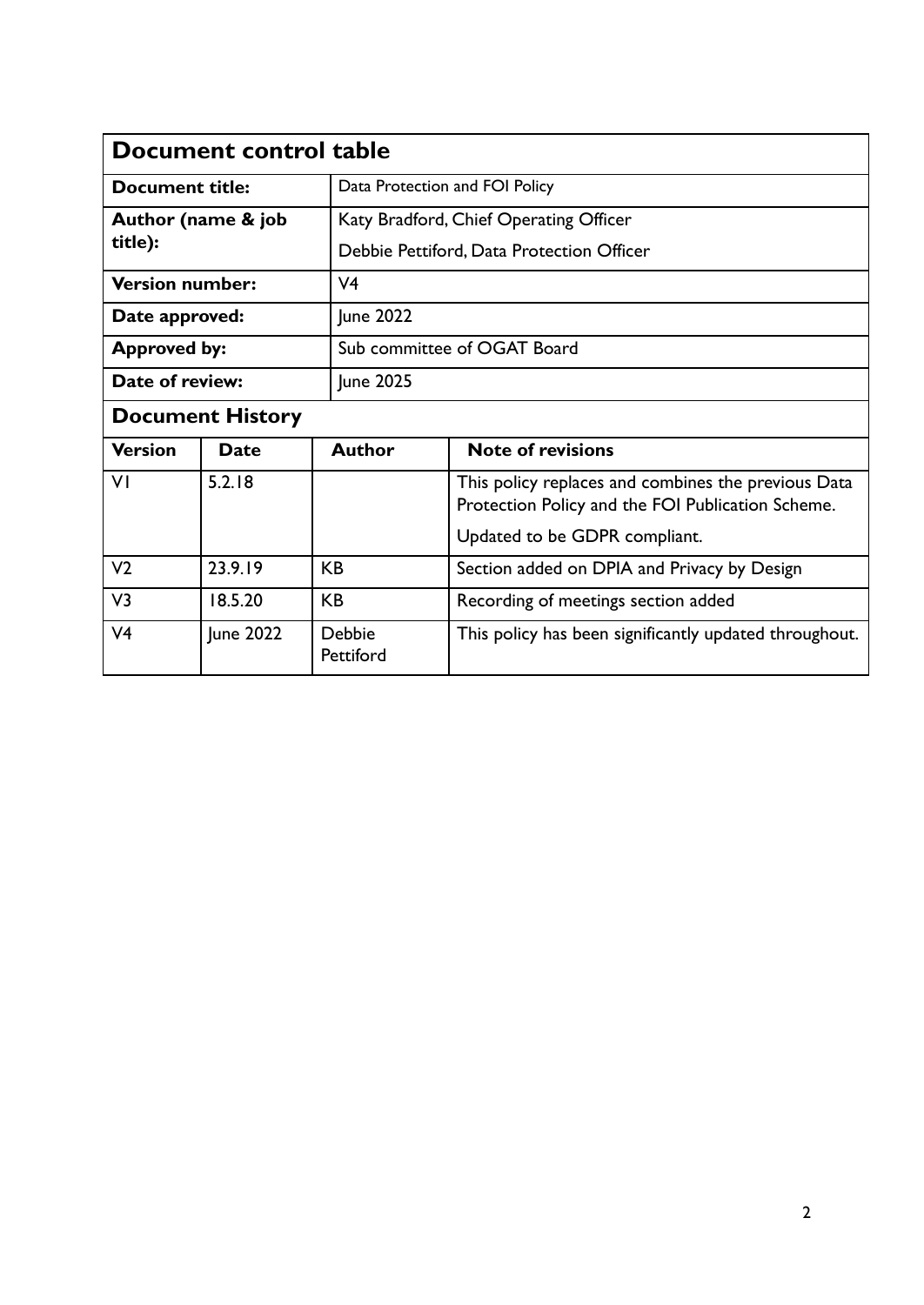| <b>DATA PROTECTION</b>                                                                                                                                                 | 5                                                |
|------------------------------------------------------------------------------------------------------------------------------------------------------------------------|--------------------------------------------------|
| <b>Introduction</b>                                                                                                                                                    | 5                                                |
| This policy will be updated as necessary to reflect best practice, or amendments made<br>to data protection legislation, and shall be reviewed every 2 years.          | 5.                                               |
| Purpose and Scope of this policy                                                                                                                                       | 5                                                |
| <b>Definitions</b>                                                                                                                                                     | 6                                                |
| <b>Personal Data</b>                                                                                                                                                   | 7                                                |
| <b>Responsibilities and Requirements</b>                                                                                                                               | 7                                                |
| <b>The Data Protection Principles</b>                                                                                                                                  | 8                                                |
| The six data protection principles as laid down in the GDPR are followed at all times:                                                                                 | 8                                                |
| The lawful bases for processing personal data in accordance with the first data protection<br>principle                                                                | 9                                                |
| Use of personal data by the Academy<br><b>Students</b><br><b>Staff</b><br>Other Individuals                                                                            | 10<br>10<br>$\overline{10}$<br>$\mathbf{H}$      |
| Consent                                                                                                                                                                | п                                                |
| <b>Privacy Notices</b>                                                                                                                                                 | $\mathbf{H}$                                     |
| <b>Data Protection Officer</b>                                                                                                                                         | $12 \,$                                          |
| Security of personal data                                                                                                                                              | 12                                               |
| Disclosure of personal data to third parties                                                                                                                           | 13                                               |
| <b>Confidentiality of student concerns</b>                                                                                                                             | 14                                               |
| <b>Subject Access Requests</b>                                                                                                                                         | $\overline{14}$                                  |
| <b>Exemptions of access to data by subjects</b>                                                                                                                        | 16                                               |
| Other rights of individuals<br><b>Right to object to processing</b><br><b>Right to rectification</b><br><b>Right to erasure</b><br><b>Right to restrict processing</b> | 16<br>16<br>16<br>$\mathbf{17}$<br>$\mathbf{17}$ |
| Breach of any requirement of the GDPR                                                                                                                                  | $\mathbf{17}$                                    |
| <b>CCTV</b>                                                                                                                                                            | 19                                               |
| Recording of meetings or conversations                                                                                                                                 | 19                                               |
| <b>Data Protection Impact Assessments (DPIAs)</b>                                                                                                                      | 19                                               |
| Data Protection by Design and Default                                                                                                                                  | 21                                               |
| <b>Remote working</b>                                                                                                                                                  | 24<br>3                                          |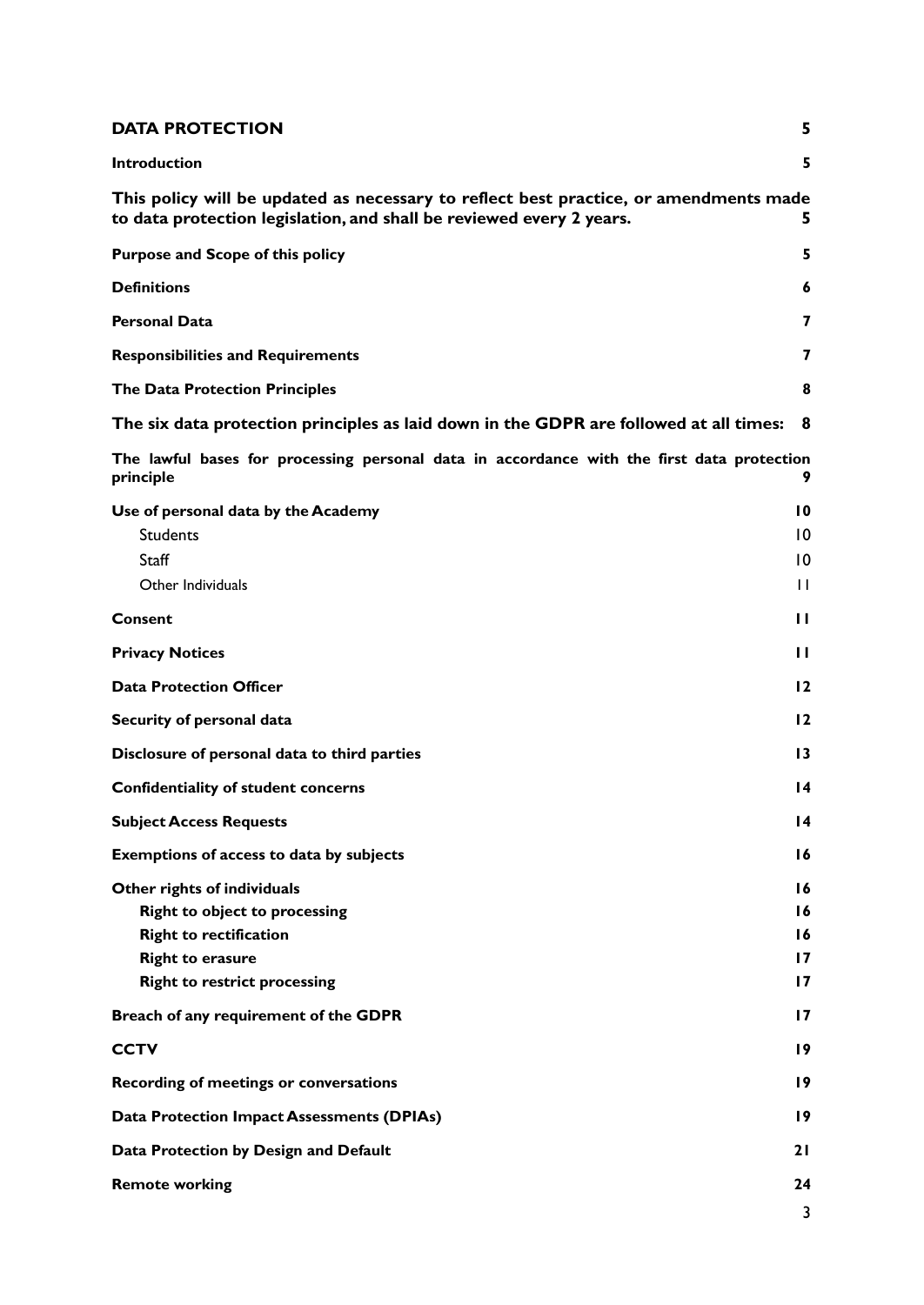| <b>Breach of Policy</b>              | 24 |
|--------------------------------------|----|
| Contact                              | 25 |
| <b>FREEDOM OF INFORMATION</b>        | 26 |
| <b>Introduction</b>                  | 26 |
| What is a request under FOI          | 26 |
| Time limit for compliance            | 26 |
| Procedure for dealing with a request | 26 |
| <b>Responding to a request</b>       | 28 |
| Contact                              | 28 |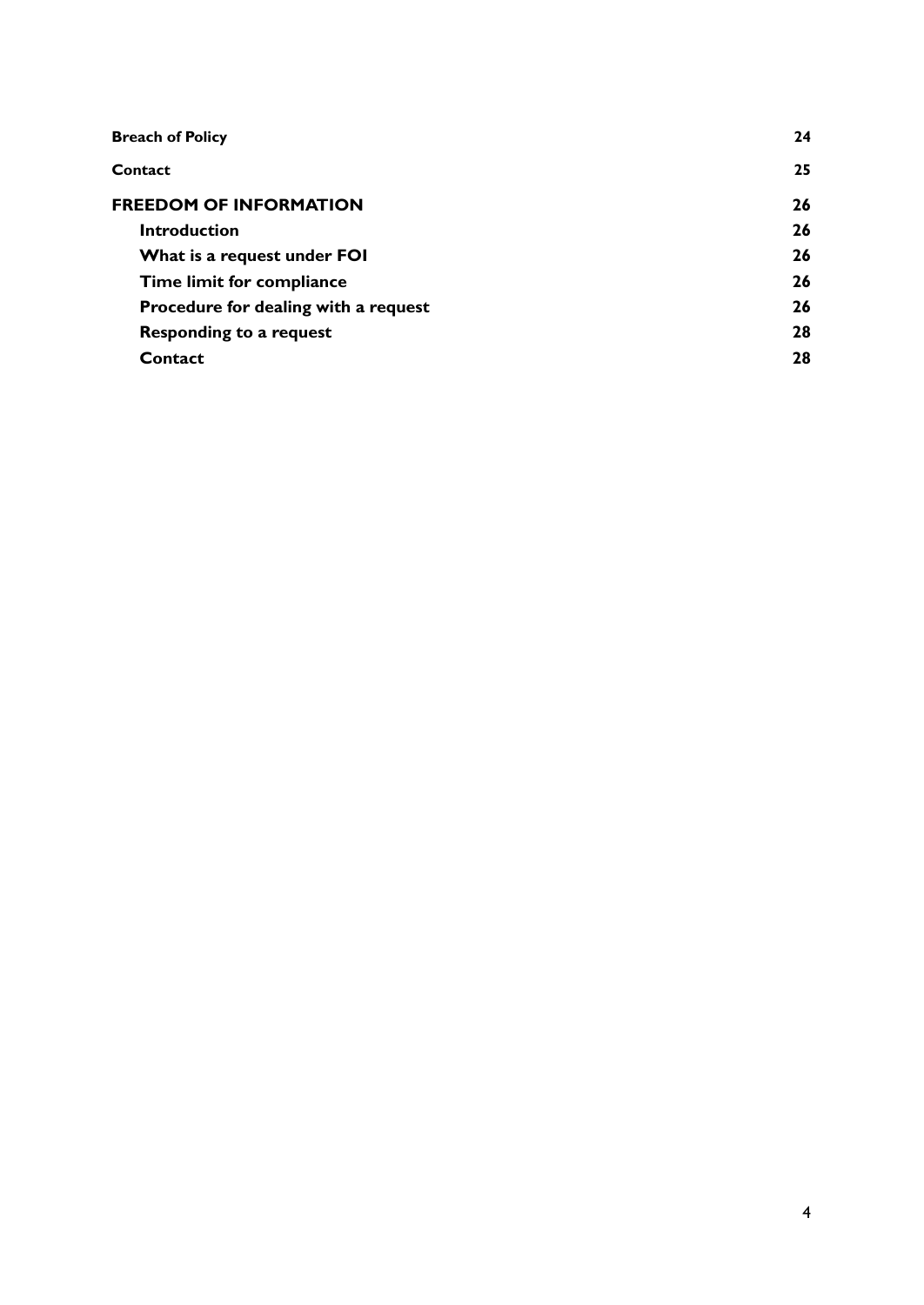#### **DATA PROTECTION**

#### <span id="page-4-1"></span><span id="page-4-0"></span>**1. Introduction**

- 1.1. Outwood Grange Academies Trust ("the Trust") collects and uses certain types of personal information about staff, students, parents and other individuals who come into contact with the Trust and our academies in order to provide education and associated functions. The Trust may be required by law to collect and use certain types of information to comply with statutory obligations related to employment, education and safeguarding, and this policy is intended to ensure that personal information is dealt with properly and securely and in accordance with the General Data Protection Regulation (GDPR), Data Protection Act 2018 (DPA) and other related legislation.
- 1.2. The Trust is a Data Controller meaning that it is legally responsible for handling (both storing and processing) the information, referred to in clause 1.1, in accordance with all relevant legislation.
- 1.3. The Trust is registered as a data controller with the ICO and will renew this registration on an annual basis.
- 1.4. The DPA and GDPR applies to all computerised data and manual files if they come within the definition of a filing system. Broadly speaking, a filing system is one where the data is structured in some way that it is searchable on the basis of specific criteria (so you would be able to use something like the individual's name to find their information), and if this is the case, it does not matter whether the information is located in a different physical location.
- 1.5. This policy will be updated as necessary to reflect best practice, or amendments made to data protection legislation, and shall be reviewed every 2 years.

#### <span id="page-4-3"></span><span id="page-4-2"></span>**2. Purpose and Scope of this policy**

- 2.1. The purpose of this policy is to ensure that the Trust and all of its employees are aware of the relevant data protection legislation in force and are handling data in compliance with this legislation.
- 2.2. In the course of their work many Trust employees will be required to take part in the acquisition, recording, handling, storage and processing of personal data and this must always be done in accordance with this policy and the relevant legislation.
- 2.3. This policy will help Trust employees to understand the meaning and significance of such legislation in relation to assisting the performance of the practical duties of their employment.
- 2.4. The Trust will ensure that (in addition to those employees directly involved in the handling of data) all members of staff, Trustees, Academy Council Governors, volunteers, trainees, external contractors and/or consultants and any partners of the Trust who may have access to any personal data will receive appropriate information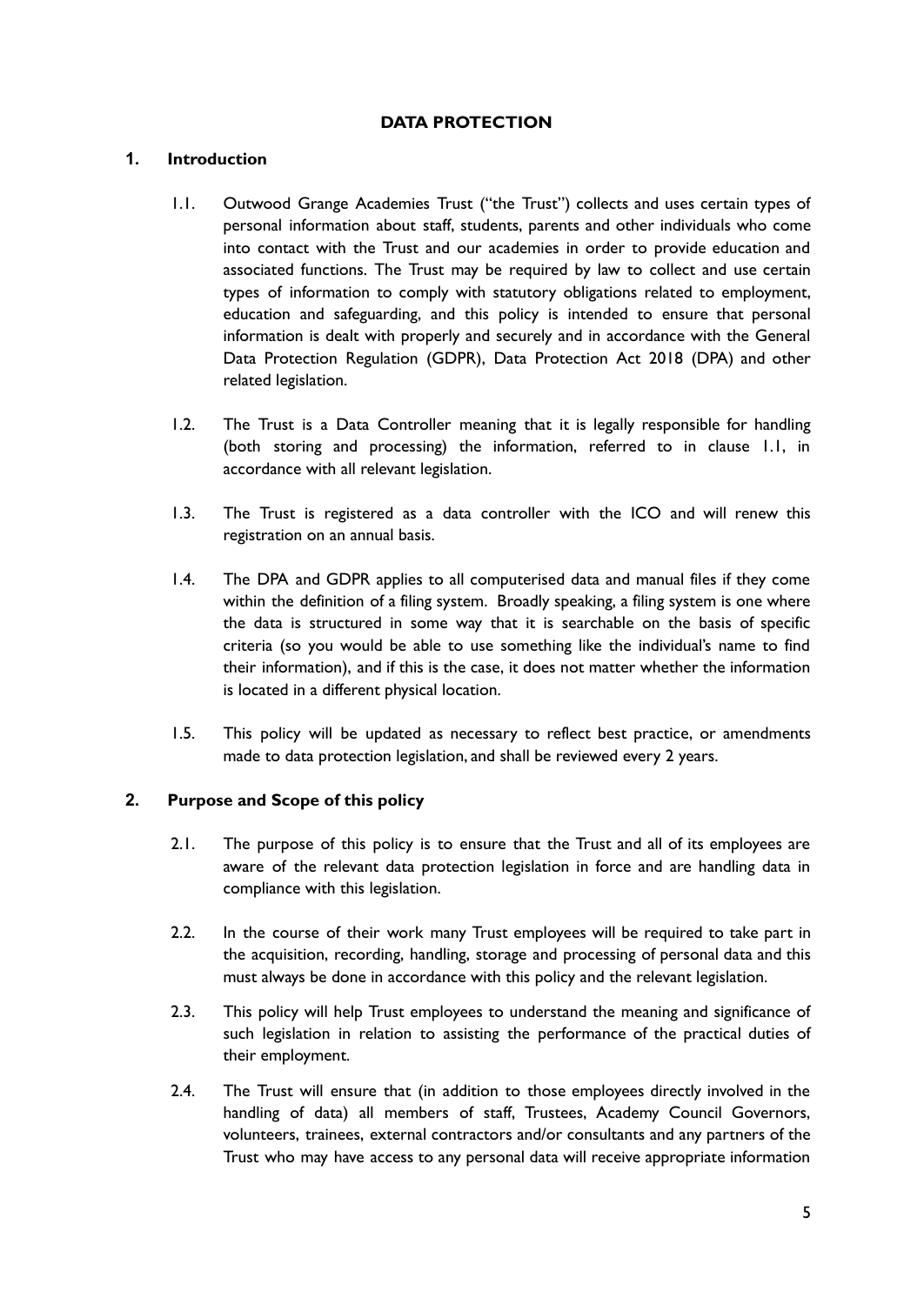and/or training to make them fully aware of their individual and corporate responsibilities in this regard.

2.5. Such information or training will include making all employees (and others listed in the preceding clause) aware that breaches of data protection legislation have the potential to expose both the individual and the responsible organisation to possible legal action (both criminal and civil).

#### <span id="page-5-0"></span>**Definitions**

#### **Data controller**

A data controller is the individual or the legal person who controls and is responsible for the keeping and use of the personal information in either digital or paper format (or both). A data controller determines the purposes and means of processing personal data.

#### **Data Processor**

A data processor is responsible for processing the personal data on behalf of the data controller. Data processors must maintain records of personal data and processing activities.

#### **Data Protection Legislation**

The Data Protection Act 2018 and the General Data Protection Regulations 2018 and any other legislation from time to time in force.

#### **Data Subject**

The person who the personal data belongs to.

## **ICO**

Information Commissioner's Office; the office responsible for monitoring compliance with data protection laws and investigating and penalising breaches.

#### **Personal data**

Personal data is any information relating to an identified or identifiable natural person (data subject) which would allow you to identify (or makes it possible to identify) that person.

#### **Processing**

Processing refers to the recording, handling, using and sharing of personal data.

#### **Subject Access Request**

A data subject's right to request access to the information that a company or organisation holds about them including why they hold this information, what they do with this information and who they share it with.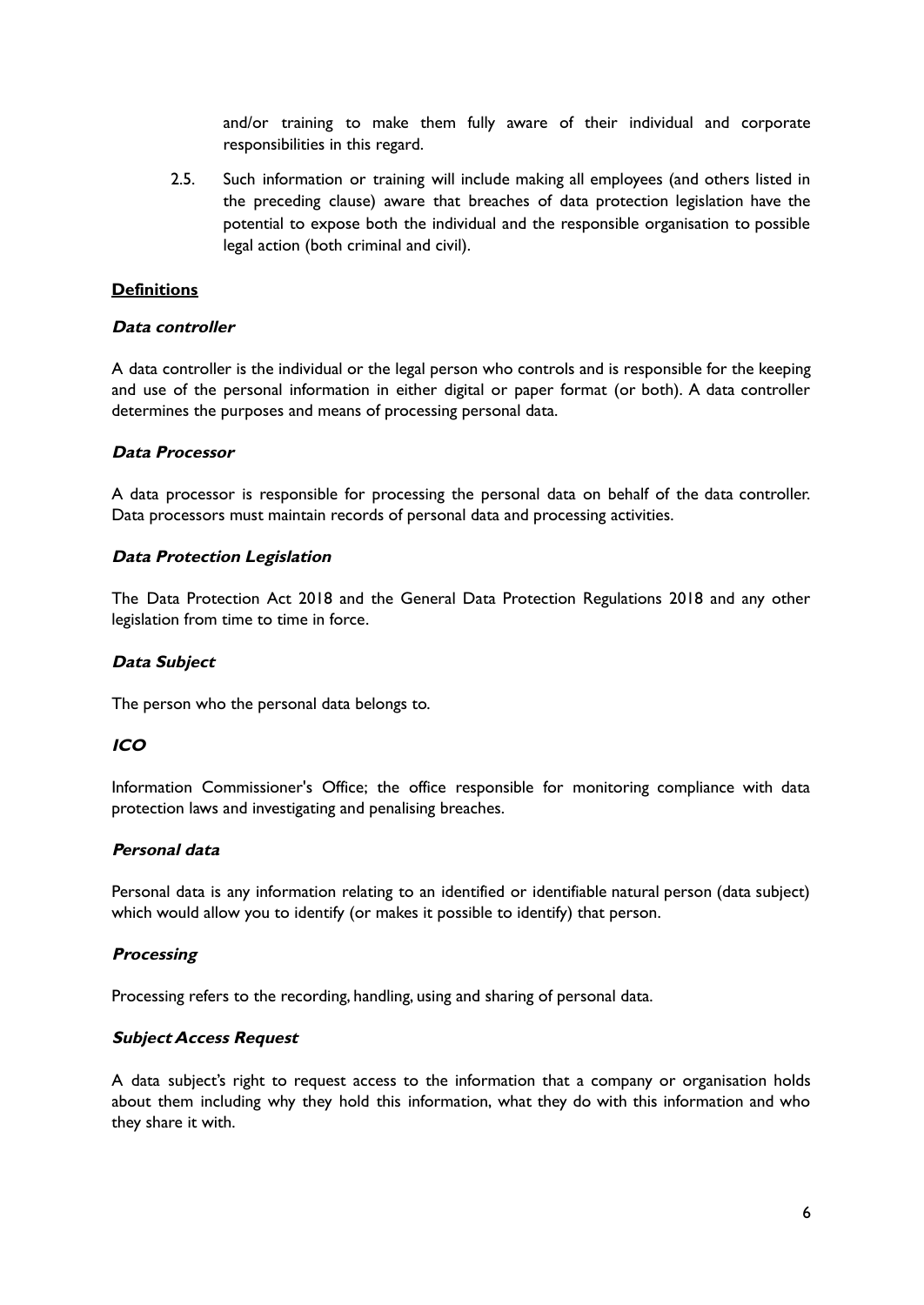## **Data Protection Impact Assessment**

A process to help identify and minimise the data protection risks of a project which involves data processing; particularly useful when introducing a new data processing process, system or technology.

## <span id="page-6-0"></span>**3. Personal Data**

3.1. Personal data' is information that identifies an individual, and includes information that would identify an individual to the person to whom it is disclosed because of any special knowledge that they have or can obtain<sup>1</sup>. A subset of personal data is known as'special category personal data'.

This special category data is information that relates to:

- race or ethnic origin;
- political opinions;
- religious or philosophical beliefs;
- trade union membership;
- physical or mental health;
- an individual's sex life or sexual orientation;
- generic or biometric data for the purpose of uniquely identifying a natural person
- 3.2. Special Category information is given special protection, and additional safeguards apply if this information is to be collected and used.
- 3.3. Information relating to criminal convictions shall only be held and processed where there is legal authority to do so.
- 3.4. The Trust does not intend to seek or hold sensitive personal data about staff or students except where the Trust has been notified of the information, or it comes to the Trust's attention via legitimate means (e.g. a grievance) or needs to be sought and held in compliance with a legal obligation or as a matter of good practice. Staff or students are under no obligation to disclose to the Trust their race or ethnic origin, political or religious beliefs, whether or not they are a trade union member or details of their sexual life (save to the extent that details of marital status and / or parenthood are needed for other purposes, e.g. pension entitlements).

## <span id="page-6-1"></span>**4. Responsibilities and Requirements**

- 4.1. This section of the policy sets out a summary of the key responsibilities and requirements of the Trust to ensure compliance with Data Protection legislation. The policy will go on to set out information that will ensure that these are met.
- 4.2. As a data controller the Trust is responsible for ensuring that it only collects the required data necessary to carry out its role as an educational provider. The Trust recognises that obtaining additional data to that which is necessary is contrary to the

<sup>1</sup> For example, if asked for the number of female employees, and you only have one female employee, this would be personal data if it was possible to obtain a list of employees from the website.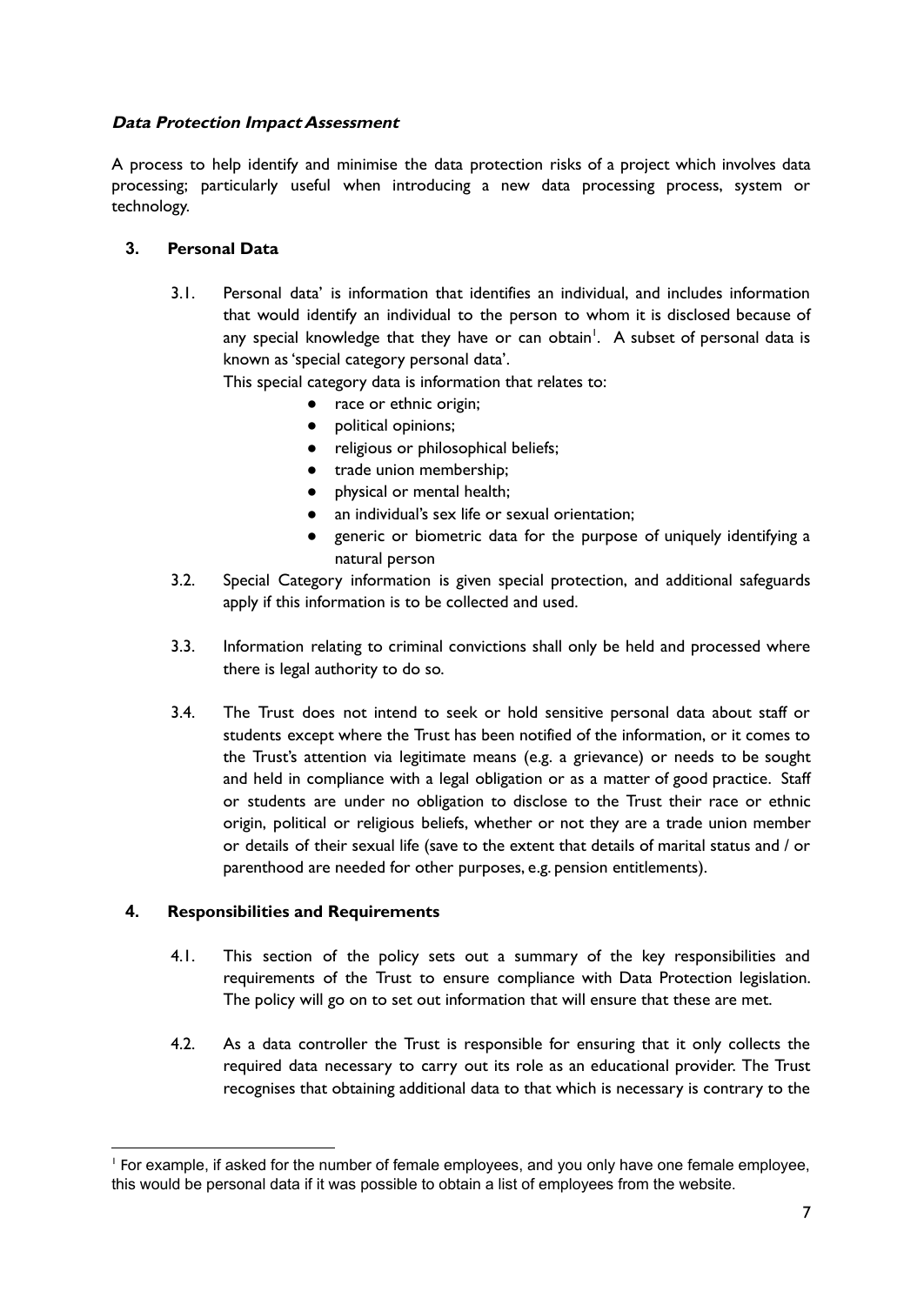Data Protection Laws.

- 4.3. The Trust is responsible for obtaining, storing and handling all personal data in a secure manner and will keep records of what data is held and the purposes for which it is held.
- 4.4. The Trust is responsible for ensuring that it only shares data with third parties where this is necessary for providing the full educational experience for the children. The Trust is required to ensure that it only shares that data which is required by the third party for performing its function and it shares this data in a secure way.
- 4.5. The Trust is responsible for ensuring that any third party accessing or processing data controlled on behalf of the Trust will do so in a safe and secure manner and in compliance with the data protection laws in force.
- 4.6. The Trust is required to notify data subjects as to the personal data they hold in relation to that data subject as well as the legal basis for holding that data, how the data will be used, who the data may be shared with and how it is stored. This is done in the privacy notices (please see the clause in this policy entitled 'Privacy Notices' for further information).
- 4.7. The Trust is required to appoint a Data Protection Officer ('DPO')(more information about the role of the data protection officer is set out under the clause entitled 'Data Protection Officer' below).
- 4.8. The Trust is required to register itself as a data controller with the Information Commissioner's Office.
- 4.9. The Trust is required to obtain full records of all personal data held and maintain these records in accordance with the Records Management and Retention policy.
- 4.10. The Trust has an obligation to deal with any subject access requests in a timely manner (further information regarding this is set out under the Subject Access Request clause below).
- 4.11. The Trustees and Executive has overall responsibility for ensuring that the Trust complies with its obligations under the relevant data protection laws and this policy.

## <span id="page-7-0"></span>**5. The Data Protection Principles**

- <span id="page-7-1"></span>5.1. The six data protection principles as laid down in the GDPR are followed at all times:
	- Personal data shall be processed fairly, lawfully and in a transparent manner, and processing shall not be lawful unless one of the processing conditions can be met;
	- Personal data shall be collected for specific, explicit, and legitimate purposes, and shall not be further processed in a manner incompatible with those purposes;
	- personal data shall be adequate, relevant, and limited to what is necessary for the purpose(s) for which it is being processed;
	- personal data shall be accurate and, where necessary, kept up to date;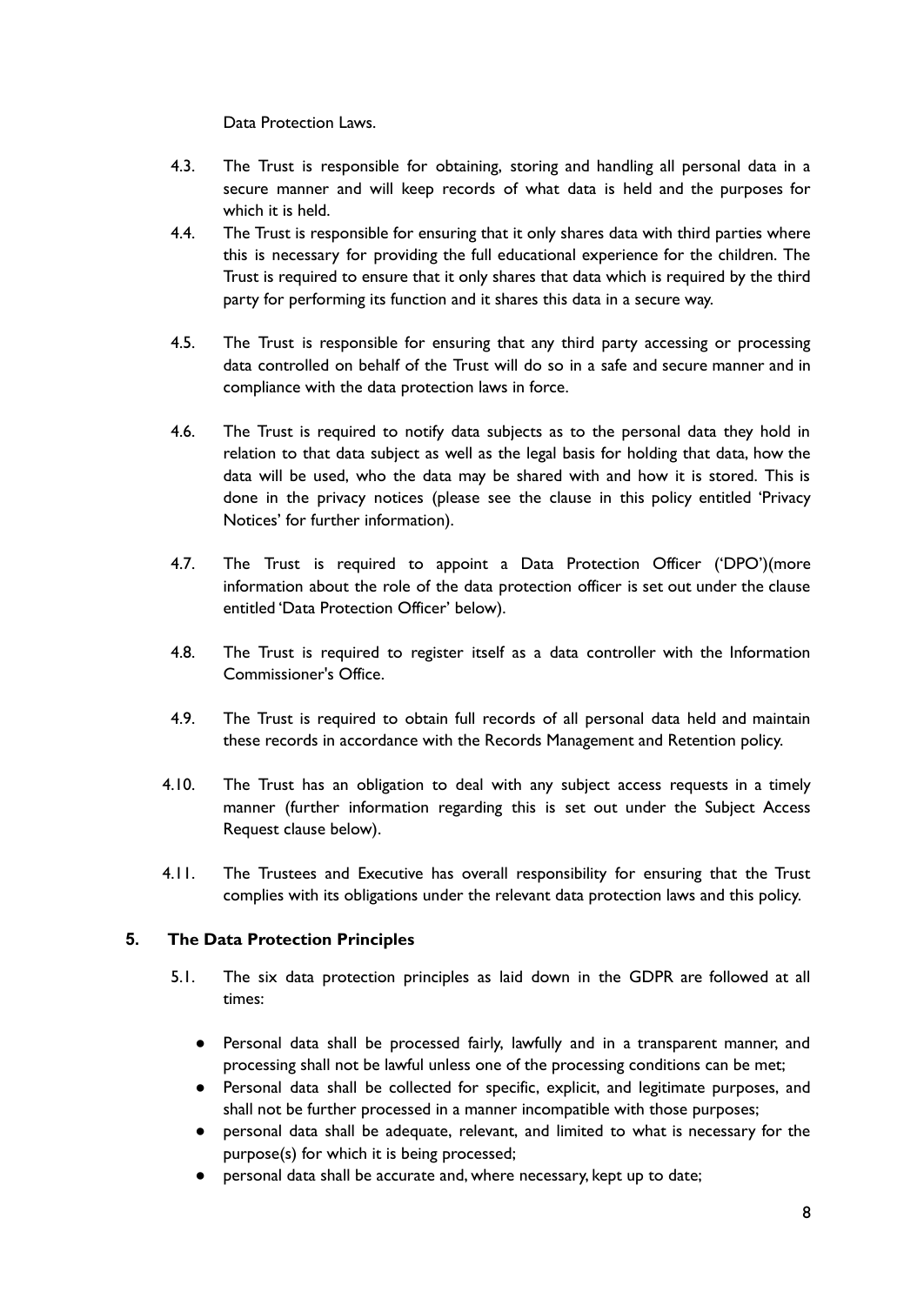- personal data processed for any purpose(s) shall not be kept for longer than is necessary for that purpose / those purposes;
- personal data shall be processed in such a way that ensures appropriate security of the data, including protection against unauthorised or unlawful processing and against accidental loss, destruction, or damage, using appropriate technical or organisational measures.

In addition to this, the Trust is committed to ensuring that at all times, anyone dealing with personal data shall be mindful of the individual's rights under the law (as explained in more detail in clause 14,15 and 16 below).

- 5.2. The Trust is committed to complying with the principles in 5.1 at all times. This means that the Trust will:
	- $\triangleright$  inform individuals as to the purpose of collecting any information from them, as and when we ask for it;
	- $\triangleright$  be responsible for checking the quality and accuracy of the information;
	- $\triangleright$  regularly review the records held to ensure that information is not held longer than is necessary, and that it has been held in accordance with the data retention policy;
	- $\triangleright$  ensure that when information is authorised for disposal it is done appropriately;
	- $\triangleright$  ensure appropriate security measures to safeguard personal information whether it is held in paper files or on our computer system, and follow the relevant security policy requirements at all times;
	- $\triangleright$  share personal information with others only when it is necessary and legally appropriate to do so;
	- $\geq$  set out clear procedures for responding to requests for access to personal information known as subject access requests;
	- $\triangleright$  report any breaches of the GDPR in accordance with the procedure in clause 17 below.

# <span id="page-8-0"></span>**6. The lawful bases for processing personal data in accordance with the first data protection principle**

- 6.1. The individual has given consent that is specific to the particular type of processing activity, and that consent is informed, unambiguous and freely given.
- 6.2. The processing is necessary for the performance of a contract, to which the individual is a party, or is necessary for the purpose of taking steps with regards to entering into a contract with the individual, at their request.
- 6.3. The processing is necessary for the performance of a legal obligation to which we are subject.
- 6.4. The processing is necessary to protect the vital interests of the individual or another.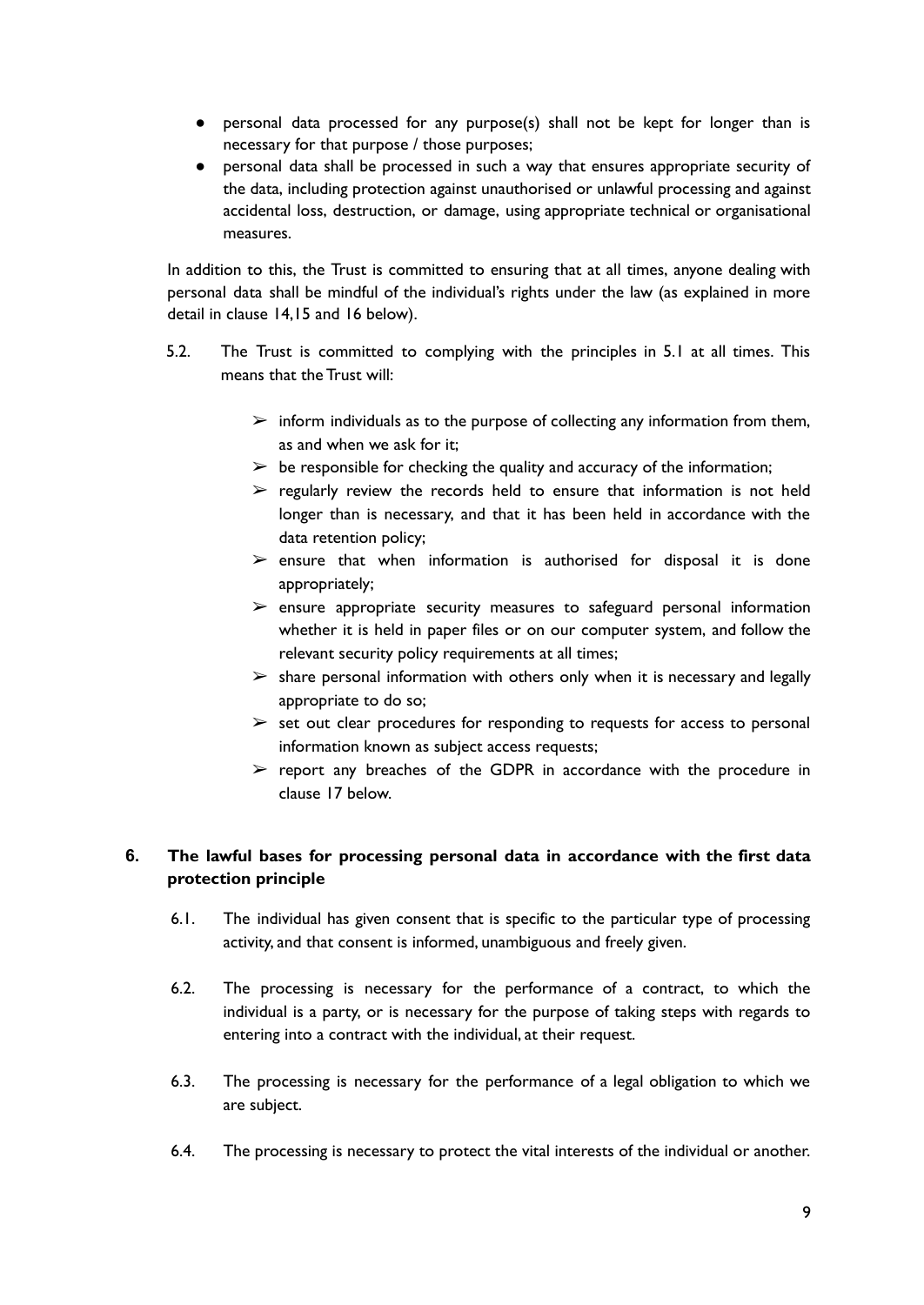- 6.5. The processing is necessary for the performance of a task carried out in the public interest, or in the exercise of official authority vested in us.
- 6.6. The processing is necessary for a legitimate interest of the Trust or that of a third party, except where this interest is overridden by the rights and freedoms of the individual concerned.

# <span id="page-9-0"></span>**7. Use of personal data by the Academy**

7.1. The Trust holds personal data on students, staff and other individuals such as visitors. In each case, the personal data must be treated in accordance with the data protection principles as outlined in clause 5.1 above.

#### **Students**

- <span id="page-9-1"></span>7.2. The personal data held regarding students includes contact details, assessment / examination results, attendance information, characteristics such as ethnic group, special educational needs, any relevant medical information, and photographs.
- 7.3. The data is used in order to support the education of the students, to monitor and report on their progress, to provide appropriate pastoral care, and to assess how well the academy as a whole is doing, together with any other uses normally associated with this provision in an academy environment.
- 7.4. In particular, the Academy may:
	- transfer information to any association society or club set up for the purpose of maintaining contact with students or for fundraising, marketing or promotional purposes relating to the academy but only where consent has been obtained first;
	- make personal data, including sensitive personal data, available to staff for planning curricular or extracurricular activities;
	- keep the student's previous school informed of his / her academic progress and achievements e.g. sending a copy of the school reports for the student's first year at the academy to their previous school;
	- ●
	- Use photographs of students in accordance with the photograph policy and in line with pupil/parental consent.

Any wish to limit or object to any use of personal data should be notified to the DPO in writing, such notice will be acknowledged by the DPO in writing. If, in the view of the DPO, the objection cannot be maintained, the individual will be given written reasons why the academy cannot comply with their request.

## **Staff**

<span id="page-9-2"></span>7.5. The personal data held about staff will include contact details, employment history, information relating to career progression, information relating to DBS checks,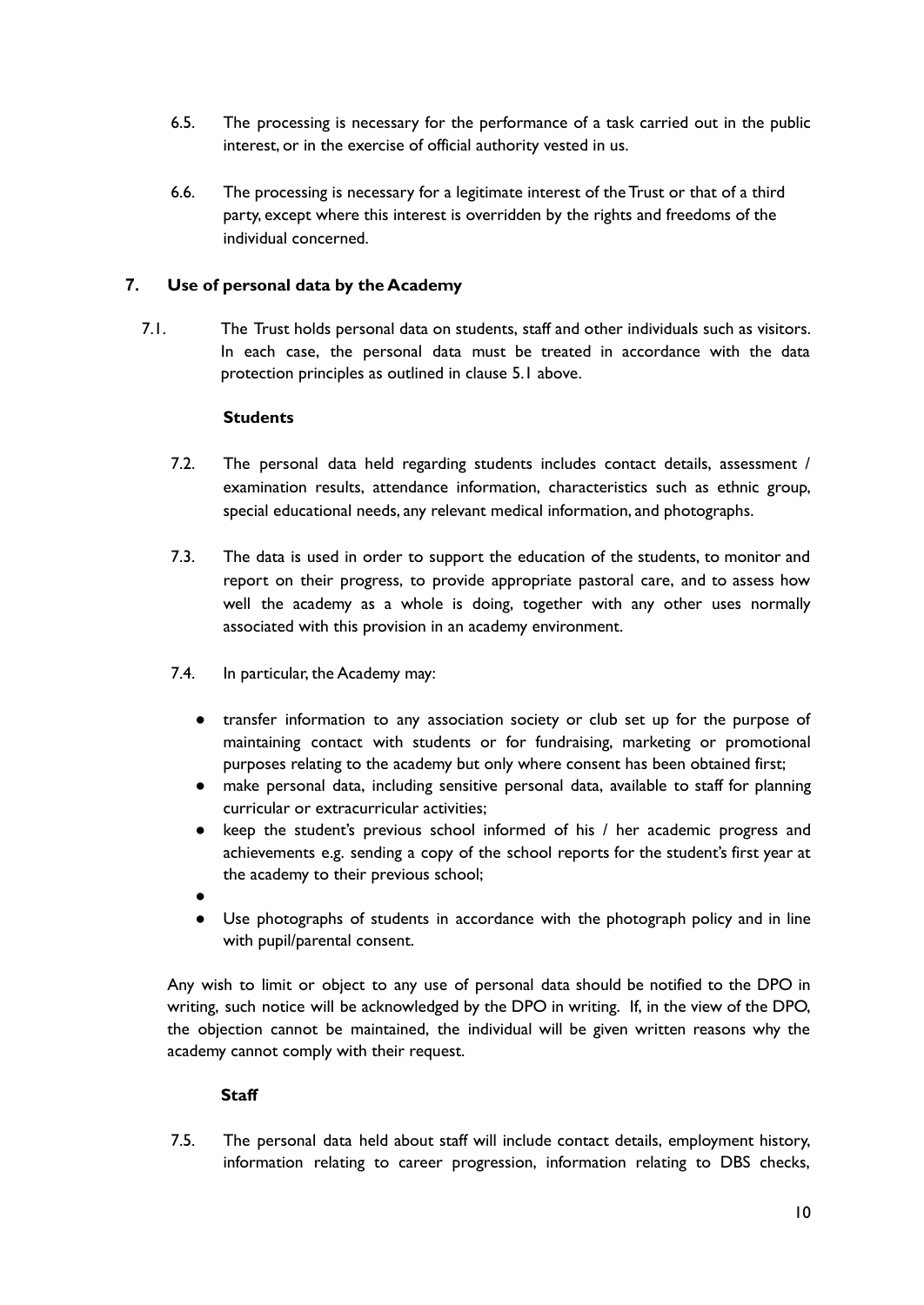photographs.

- 7.6. The data is used to comply with legal obligations placed on the Trust in relation to employment, and the education of children in a school environment. The Trust may pass information to other regulatory authorities where appropriate, and may use names and photographs of staff in publicity and promotional material. Personal data will also be used when giving references.
- 7.7. Staff should note that information about disciplinary action may be kept for longer than the duration of the sanction. Although treated as "spent" once the period of the sanction has expired, the details of the incident may need to be kept for a longer period.
- 7.8. Any wish to limit or object to the uses to which personal data is to be put should be notified to the DPO who will ensure that this is recorded, and adhered to if appropriate. If the DPO is of the view that it is not appropriate to limit the use of personal data in the way specified, the individual will be given written reasons why the Trust cannot comply with their request.

## <span id="page-10-0"></span>**Other Individuals**

7.9. The Trust may hold personal information in relation to other individuals who have contact with the academies, such as volunteers and guests. Such information shall be held only in accordance with the data protection principles, and shall not be kept longer than necessary.

## <span id="page-10-1"></span>**8. Consent**

- 8.1. The Trust must obtain consent from parents/pupils for obtaining and processing certain personal data such as the use of photographs (particularly for marketing purposes such as brochures and websites).
- 8.2. The consent must be freely given, specific, informed and unambiguous and confirmed by a statement or clear affirmative action.
- 8.3. A record must be kept of all consents provided.
- 8.4. A consent form must set out the ways an individual may be able to change or withdraw their consent
- 8.5. Employees must seek guidance from the DPO if it has any queries relating to obtaining consent.

# <span id="page-10-2"></span>**9. Privacy Notices**

9.1. Privacy notices should be prepared by the Trust in order to inform the data subjects about the data processing it carries out.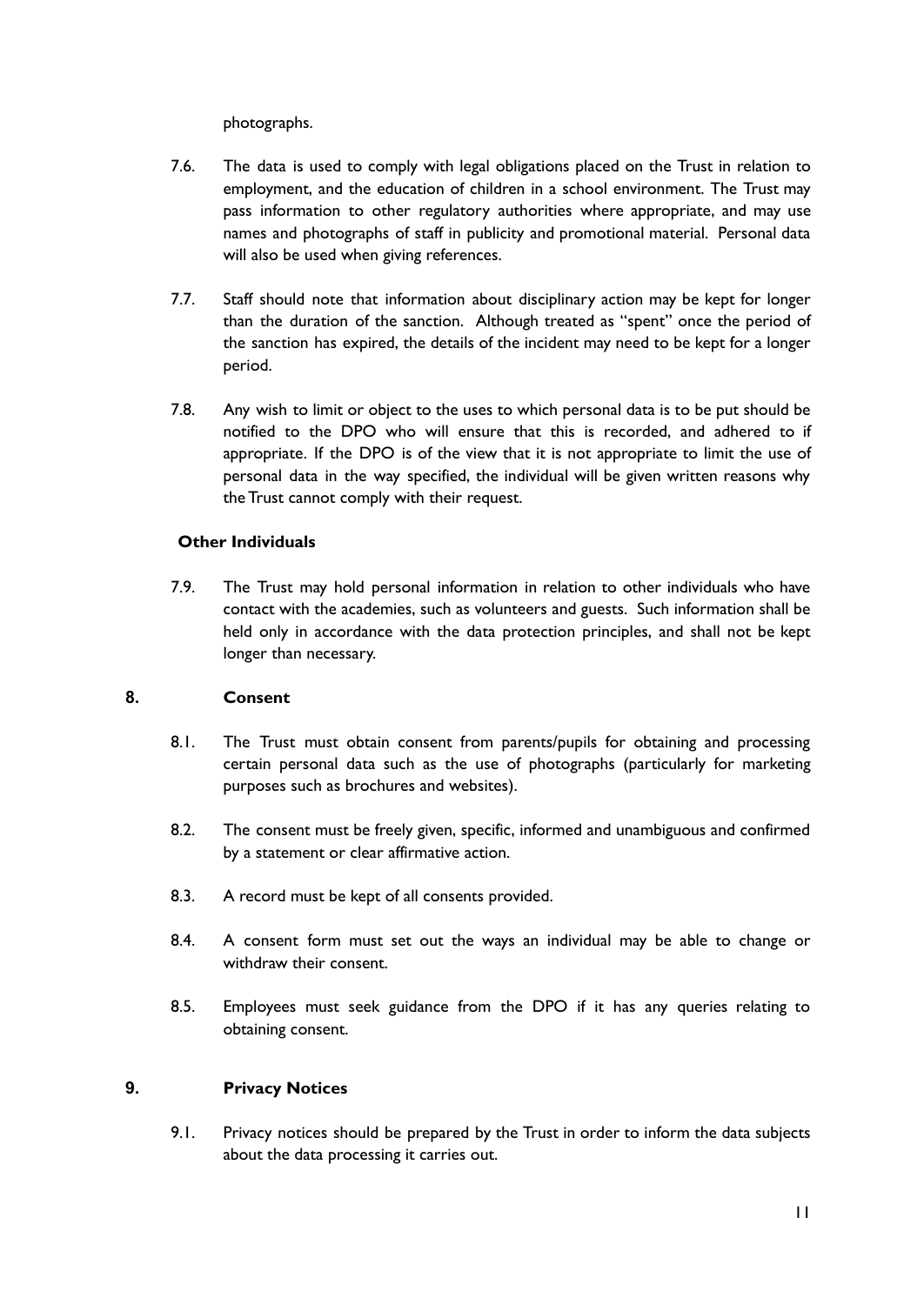- 9.2. Privacy notices must include information such as the personal data required, why that personal data is required, what the personal data will be used for, how the personal data will be stored/shared/processed, who the DPO is and the rights that an individual has in relation to their personal data.
- 9.3. Privacy notices should be prepared for any personal data obtained by the school but will most commonly include a privacy notice for parents/children, for staff, for governors/volunteers and for recruitment candidates.
- 9.4. The Trust should ensure that the data subject has access to the privacy notice, e.g. by publishing the relevant privacy notices on to the Trust website.

#### <span id="page-11-0"></span>**10. Data Protection Officer**

- 10.1. The Trust is classed as a public authority for the purposes of the DPA and therefore requires a DPO.
- 10.2. A DPO should be appointed by all Trusts and schools in England and the officer should be someone who is independent from the processing of personal data.
- 10.3. The DPO should have specialist knowledge of data protection laws and the requirements on the Trust for compliance, and should be someone who is able to advise and influence the senior leadership of the Trust.
- 10.4. The DPO will assist the Trust in monitoring internal compliance, inform and advise on data protection obligations, provide advice regarding Data Protection Impact Assessments ('DPIA')(see the clause on this further on in this policy) and act as a point of contact for data subjects and the supervisory authority (ICO).
- 10.5. The DPO's details must be made available to the data subjects, this is done through the privacy notices.
- 10.6. Please refer to Article 39 GDPR for a further definition of the tasks of the DPO.

## <span id="page-11-1"></span>**11. Security of personal data**

- 11.1. The Trust will take reasonable steps to ensure that members of staff will only have access to personal data where it is necessary for them to carry out their duties. All staff will be made aware of this Policy and their duties under the GDPR. The Trust will take all reasonable steps to ensure that all personal information is held securely and is not accessible to unauthorised persons.
- 11.2. Clause 11.1 above refers to all personal information held, whether that data is held electronically or on paper.
- 11.3. For further details as regards security of IT systems, please refer to the ICT Policy.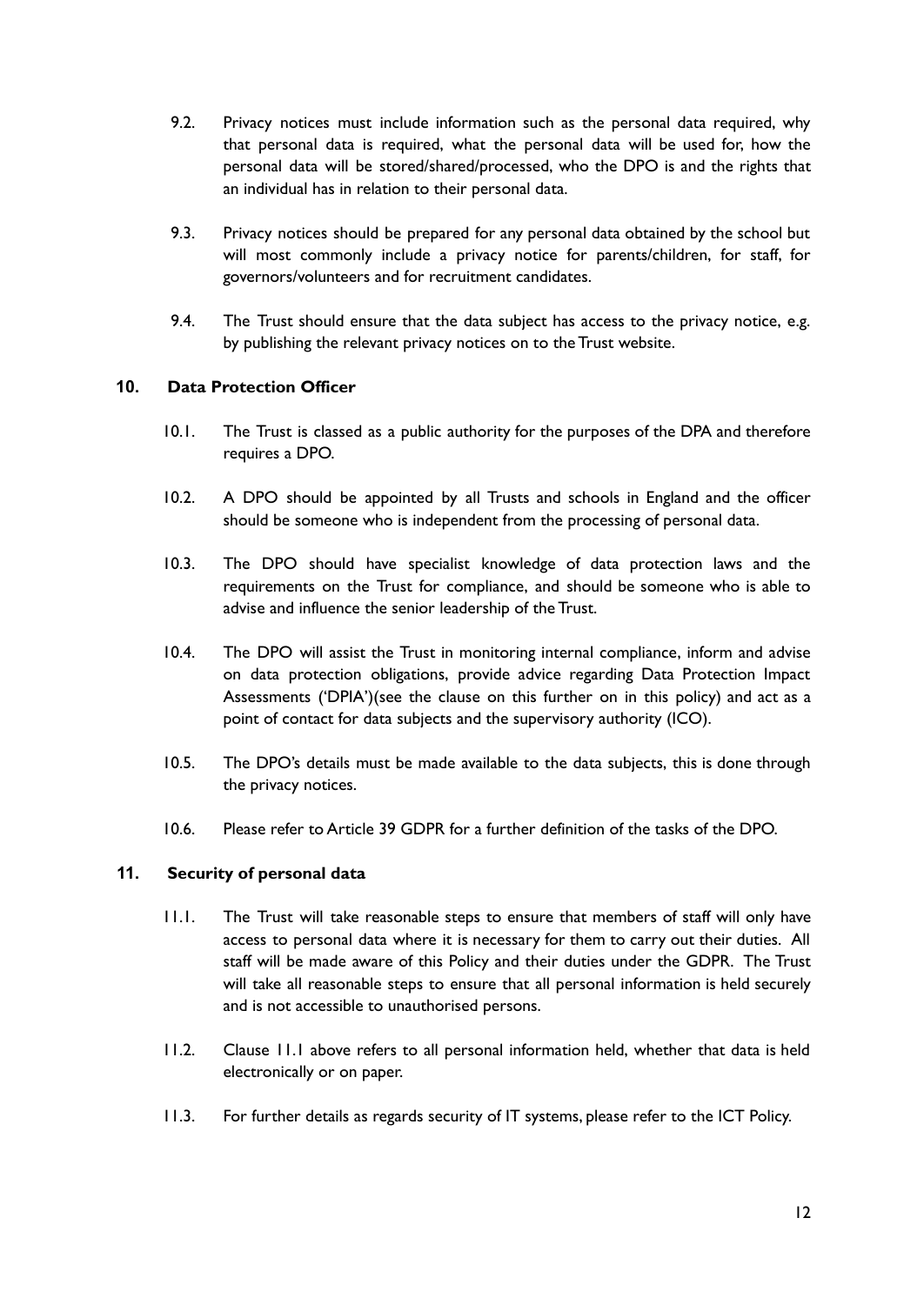## <span id="page-12-0"></span>**12. Disclosure of personal data to third parties**

- 12.1. The following list includes the most usual reasons that the Trust will authorise disclosure of personal data to a third party: To give a confidential reference relating to a current or former employee, volunteer or student;
	- $\triangleright$  For the prevention or detection of crime;
	- $\triangleright$  For the assessment of any tax or duty;
	- $\triangleright$  Where it is necessary to exercise a right or obligation conferred or imposed by law upon the Trust (other than an obligation imposed by contract);
	- $\triangleright$  For the purpose of, or in connection with, legal proceedings (including prospective legal proceedings);
	- $\triangleright$  For the purpose of obtaining legal advice;
	- $\triangleright$  For research, historical and statistical purposes (so long as this neither supports decisions in relation to individuals, nor causes substantial damage or distress);
	- $\geq$  To publish the results of public examinations or other achievements of students of the Trust;
	- $\geq$  To utilise the services offered through trusted third parties (such as educational technology and software) that act as data processors to offer services that will assist and enhance the delivery of educational services.
	- $\geq$  To disclose details of a student's medical condition where it is in the student's interests to do so, for example for medical advice, insurance purposes or to organisers of academy trips;
	- $\triangleright$  To provide information to another educational establishment to which a student is transferring;
	- $\geq$  To provide information to the Examination Authority as part of the examination process; and
	- $\geq$  to provide information to the relevant Government Department concerned with national education. At the time of the writing of this Policy, the Government Department concerned with national education is the Department for Education (DfE). The Examination Authority may also pass information to the DfE.
- 12.2. The DfE uses information about students for statistical purposes, to evaluate and develop education policy and to monitor the performance of the nation's education service as a whole. The statistics are used in such a way that individual pupils cannot be identified from them. On occasion the DfE may share the personal data with other Government Departments or agencies strictly for statistical or research purposes.
- 12.3. The Trust may receive requests from third parties (i.e. those other than the data subject, the Trust, and employees of the Trust) to disclose personal data it holds about students, their parents or guardians, staff or other individuals. This information will not generally be disclosed unless one of the specific exemptions under data protection legislation which allow disclosure applies; or where necessary for the legitimate interests of the individual concerned or the Trust.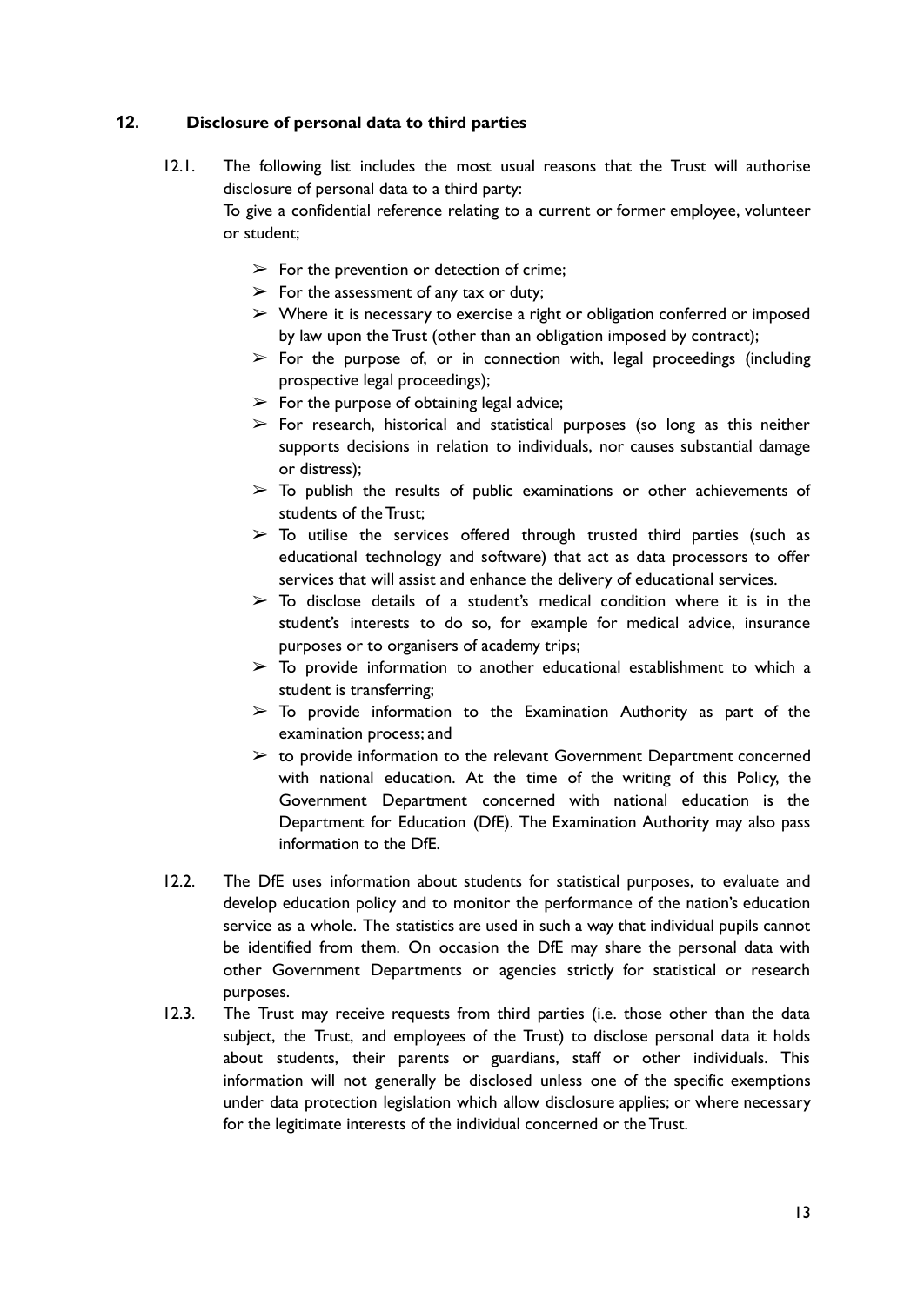- 12.4. All requests for the disclosure of personal data must be sent to the Data Protection Officer (dpo@outwood.com), who will review and decide whether to make the disclosure, ensuring that reasonable steps are taken to verify the identity of that third party before making any disclosure.
- 12.5. If the Trust is sharing personal information with a third party, the Trust will ensure that the third party is compliant with the relevant data protection legislation. The Trust will also assess whether it is necessary to have a Data Sharing Agreement (also known as a Data Processing Agreement) in place with the third party.
- 12.6. Any disclosure of personal data with a third party must be carried out in a secure manner. For example, using a secure portal or via secure/encrypted email.

## <span id="page-13-0"></span>**13. Confidentiality of student concerns**

- 13.1. Where a student seeks to raise concerns confidentially with a member of staff and expressly withholds their agreement to their personal data being disclosed to their parents or guardian, the academy will maintain confidentiality unless it has reasonable grounds to believe that the student does not fully understand the consequences of withholding their consent, or where the academy believes disclosure will be in the best interests of the student or other students.
- 13.2. For further information about handling confidential information, please refer to the Confidentiality Policy.

#### <span id="page-13-1"></span>**14. Subject Access Requests**

- 14.1. Anybody who makes a request to see any personal information held about them by the Trust is making a subject access request. All information relating to the individual, including that held in electronic or manual files should be considered for disclosure, provided that they constitute a "filing system" (see clause 1.4).
- 14.2. A data subject has the right to find out what data is held about them and how that data is used. An individual should make a subject access request before exercising the other information rights set out in clause 16 below.
- 14.3. All requests should be sent to the Data Protection Officer (dpo@outwood.com) and must be dealt with in full without delay and at the latest within one month of receipt.
- 14.4. Where the request relates to a child and the child or young person does not have sufficient understanding to make his or her own request (usually those under the age of 13, or over 13 but with a special educational need which makes understanding their information rights more difficult), a person with parental responsibility can make a request on their behalf. The Data Protection Officer must, however, be satisfied that:

the child or young person lacks sufficient understanding; and the request made on behalf of the child or young person is in their interests.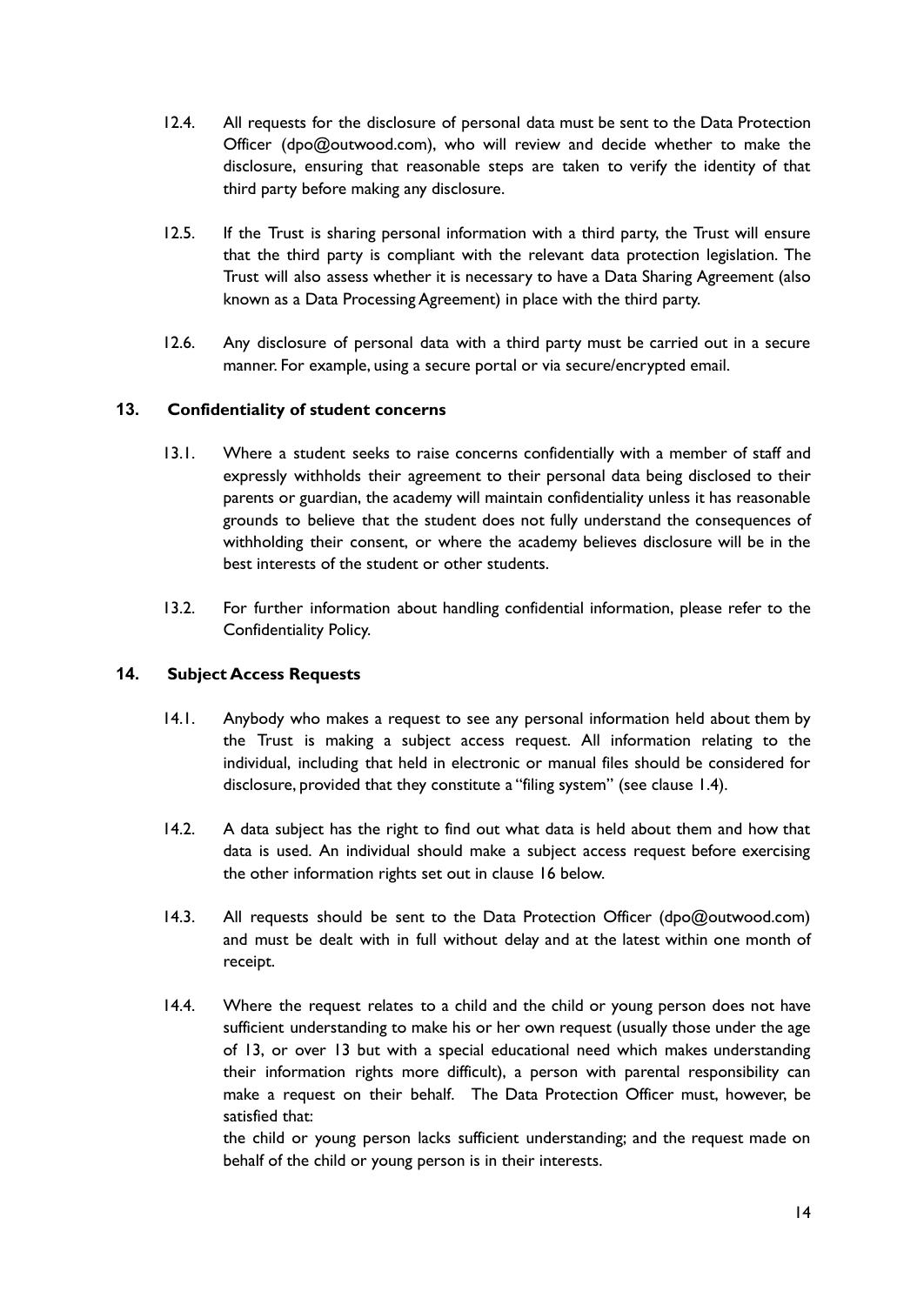- 14.5. Any individual, including a child or young person with ownership of their own information rights, may appoint another person to request access to their records. In such circumstances, the academy must have written evidence that the individual has authorised the person to make the application and the Data Protection Officer must be confident of the identity of the individual making the request and of the authorisation of the individual to whom the request relates.
- 14.6. Access to records will be refused in instances where an exemption applies, for example, information sharing may place the individual at risk of significant harm or jeopardise police investigations into any alleged offence(s).
- 14.7. A subject access request can be made verbally or in writing. In order to assist individuals in making such requests and to help us with processing the request, a subject access request form has been created and can be found at Appendix 1 of this policy. The academy may ask for any further information reasonably required to locate the information.
- 14.8. The academy has I month to respond to a Subject Access Request, this can be extended by a further 2 months for complex requests.
- 14.9. An individual only has the automatic right to access information about themselves, and care needs to be taken not to disclose the personal data of third parties where consent has not been given, or where seeking consent would not be reasonable, and it would not be appropriate to release the information. Particular care must be taken in the case of any complaint or dispute to ensure confidentiality is protected.
- 14.10. All files must be reviewed by the Data Protection Officer before any disclosure takes place.Access will not be granted before this review has taken place.
- 14.11. Where all the data in a document cannot be disclosed a permanent copy should be made and the data obscured or retyped if this is more sensible. A copy of the full document and the altered document should be retained, with the reason why the document was altered.
- 14.12. The individual who made the request should be supplied with certain information that explains why the academy is processing their data, how the data is used and who it is shared with. Such information is set out in the Privacy Notice, found on the Trust website.
- 14.13. The Trust must keep a record of all subject access requests received including the date the request was made, the nature of the request and whether the request was responded to within the required timescale.
- 14.14. Personal data about a child belongs to that child and not the child's parents/carers. Parents are able to make a subject access request on behalf of their child as set out in clauses 14.4 and 14.5 above. If a child over 13 years of age does not consent to personal data being provided to their parent, then we are not able to provide that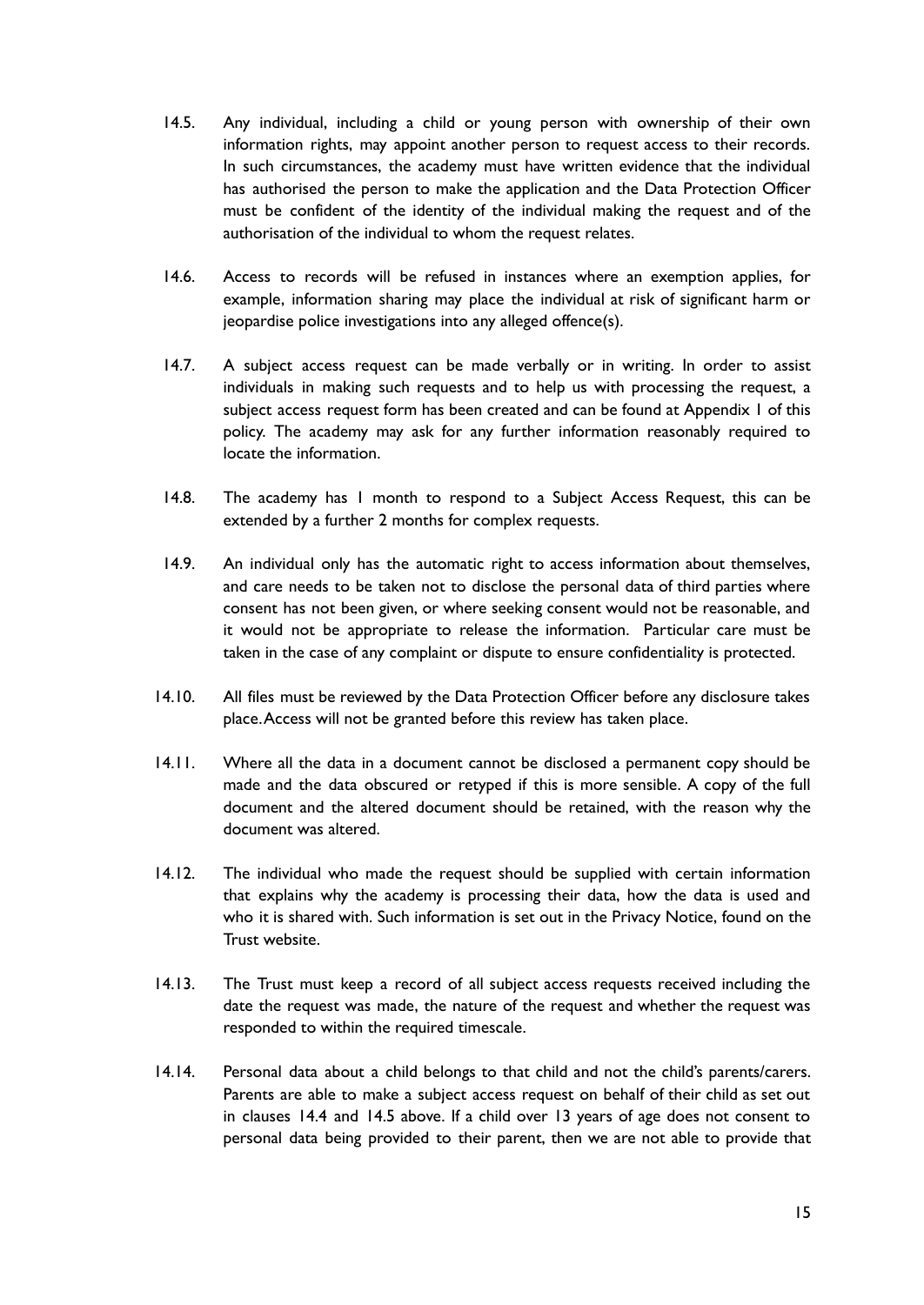data unless clause 14.15 applies.

- 14.15. People with parental responsibility are entitled to an annual report of their child's progress and attainment in the main subject areas taught unless they expressly ask not to receive the same (s.32(1)(f) The Education (Independant School Standards) Regulations 2014). Section 5 The Education (Pupil Information)(England) Regulations 2005 does not apply.
- 14.16. The Trust meets its obligations as set out in clause 14.15 above by the provision of Praising Stars reports.

## <span id="page-15-0"></span>**15. Exemptions of access to data by subjects**

- 15.1. Where a claim to legal professional privilege could be maintained in legal proceedings, the information is likely to be exempt from disclosure unless the privilege is waived.
- 15.2. There are other exemptions from the right of subject access. If we intend to apply any of them to a request, then we will usually explain which exemption is being applied and why.

## <span id="page-15-1"></span>**16. Other rights of individuals**

16.1. The Trust has an obligation to comply with the rights of individuals under the law, and takes these rights seriously. The following clauses set out how the Trust will comply with the:

## **Right to object to processing**

- <span id="page-15-2"></span>16.2. An individual has the right to object to the processing of their personal data on the grounds of pursuit of a public interest or legitimate interest (grounds 6.5 and 6.6 above) where they do not believe that those grounds are made out.
- 16.3. Where such an objection is made, it must be sent to the DPO within 2 working days of receipt, and the DPO will assess whether there are compelling legitimate grounds to continue processing which override the interests, rights and freedoms of the individuals, or whether the information is required for the establishment, exercise or defence of legal proceedings.
- 16.4. The DPO shall be responsible for notifying the individual of the outcome of their assessment within 5 of working days of receipt of the objection.

## **Right to rectification**

<span id="page-15-3"></span>16.5. An individual has the right to request the rectification of inaccurate data without undue delay. Where any request for rectification is received, it should be sent to the DPO within 2 working days of receipt, and where adequate proof of inaccuracy is given, the data shall be amended as soon as reasonably practicable, and the individual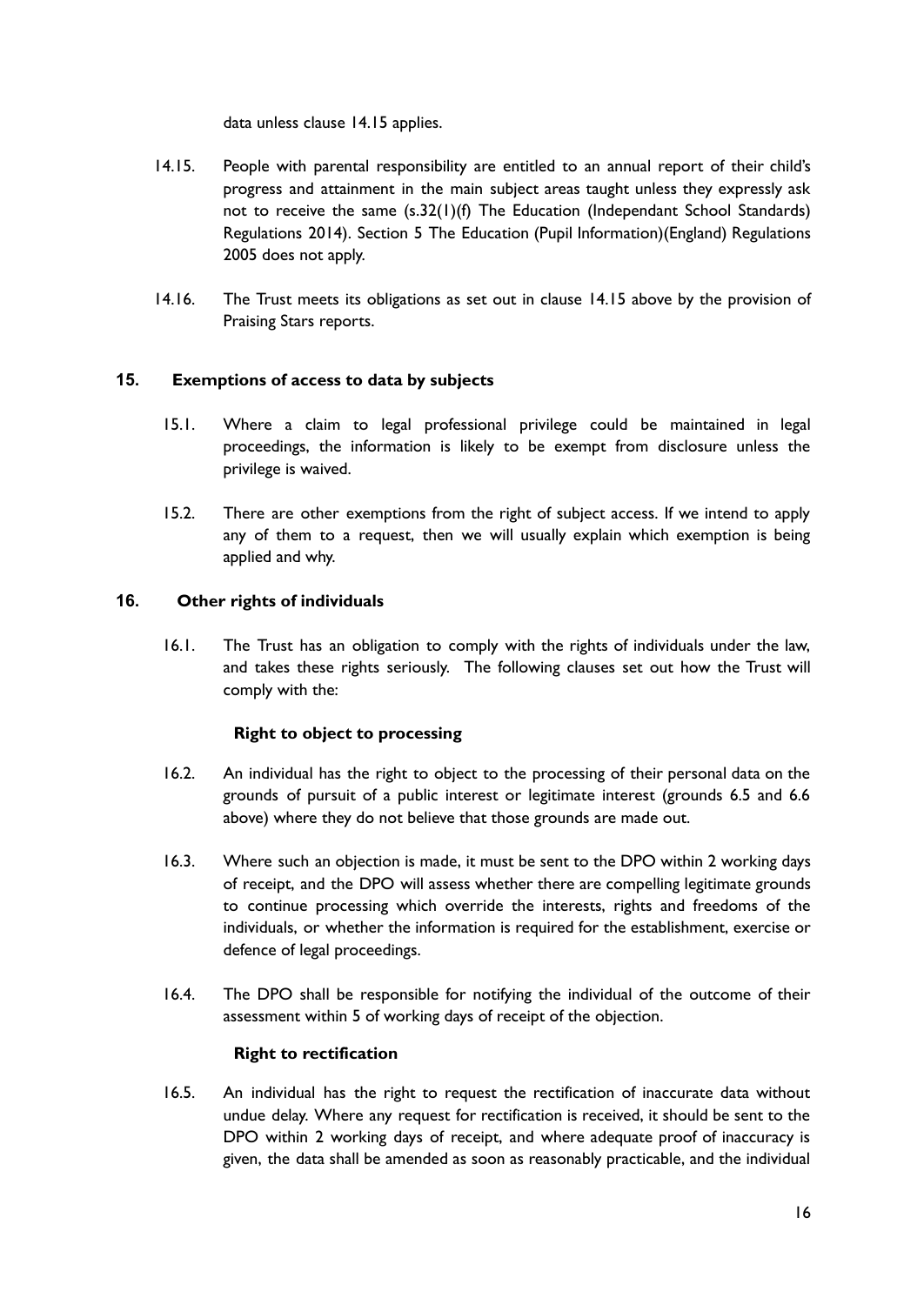notified.

- 16.6. Where there is a dispute as to the accuracy of the data, the request and reasons for refusal shall be noted alongside the data, and communicated to the individual. The individual shall be given the option of an internal review or an appeal direct to the Information Commissioner.
- 16.7. An individual also has a right to have incomplete information completed by providing the missing data, and any information submitted in this way shall be updated without undue delay.

#### **Right to erasure**

- <span id="page-16-0"></span>16.8. Individuals have a right, in certain circumstances, to have data permanently erased without undue delay. This right arises in the following circumstances:
	- $\triangleright$  Where the personal data is no longer necessary for the purpose or purposes for which it was collected and processed;
	- $\triangleright$  Where consent is withdrawn and there is no other legal basis for the processing;
	- $\geq$  an objection has been raised under the right to object, and found to be legitimate;
	- $\triangleright$  personal data is being unlawfully processed (usually where one of the conditions for processing cannot be met);
	- $\triangleright$  Where there is a legal obligation on the Trust to delete.
- 16.9. The Data Protection Officer will make a decision regarding any application for erasure of personal data, and will balance the request against the exemptions provided for in the law. Where a decision is made to erase the data, and this data has been passed to other data controllers, and / or has been made public, reasonable attempts to inform those controllers of the request shall be made.

#### **Right to restrict processing**

- <span id="page-16-1"></span>16.10. In the following circumstances, processing of an individual's personal data may be restricted:
	- $\triangleright$  Where the accuracy of data has been contested, during the period when the Trust is attempting to verify the accuracy of the data;
	- $\triangleright$  Where processing has been found to be unlawful, and the individual has asked that there be a restriction on processing rather than erasure;
	- $\triangleright$  Where data would normally be deleted, but the individual has requested that their information be kept for the purpose of the establishment, exercise or defence of a legal claim;
	- $\triangleright$  Where there has been an objection made under para 16.2 above, pending, and subject to, the outcome of any decision.

#### <span id="page-16-2"></span>**17. Breach of any requirement of the GDPR**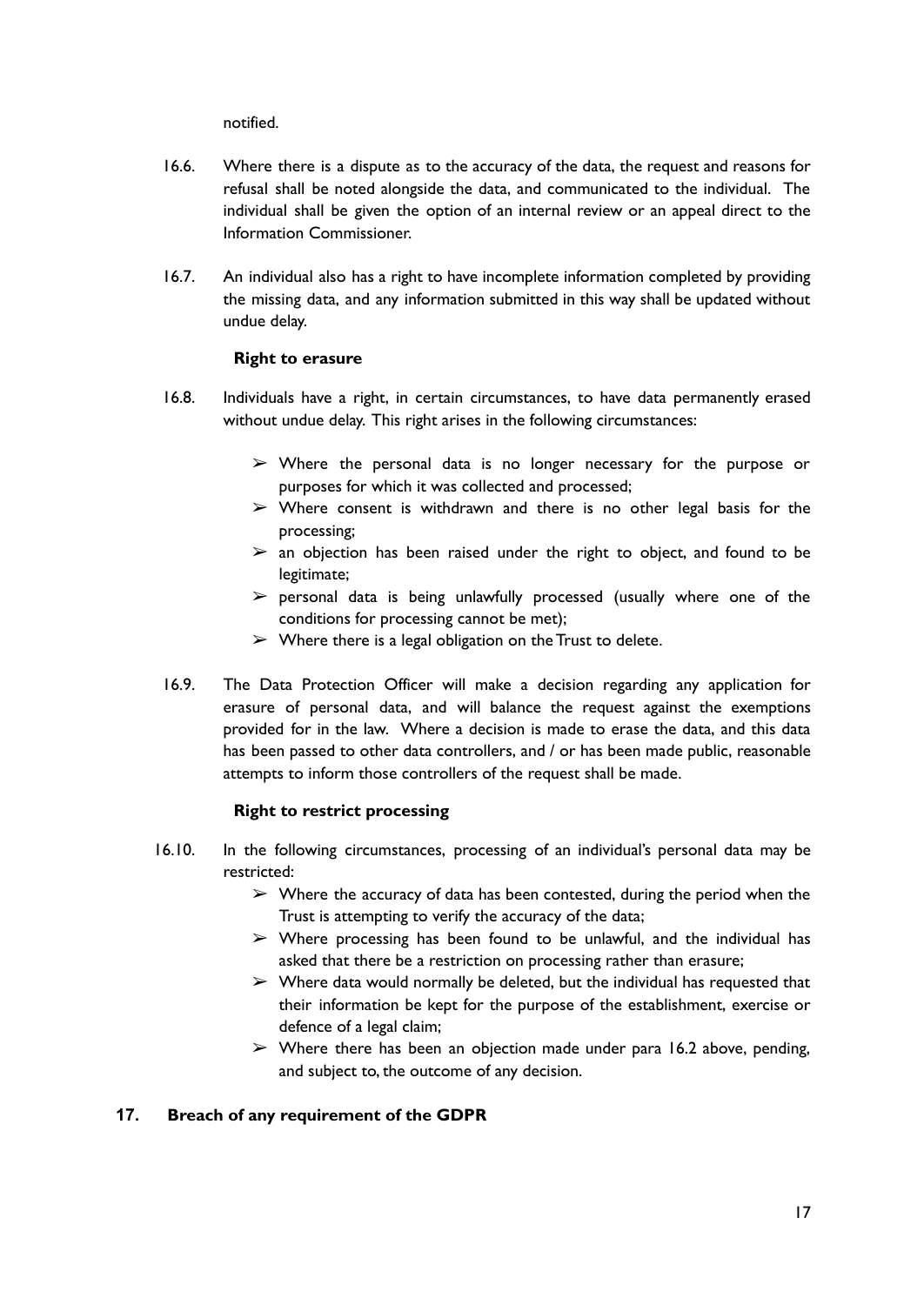- 17.1. A data breach refers to any breach of security leading to the accidental or unlawful destruction, loss, alteration, unauthorised disclosure of, or access to, personal data. It includes breaches which resulted from both accidental and deliberate causes.
- 17.2. If a data breach is suspected, you must report this to the DPO and your Academy Principal as soon as the breach is discovered, without delay.
- 17.3. Once notified, the Data Protection Officer shall assess:
	- $\triangleright$  The extent of the breach:
	- $\triangleright$  The risks to the data subjects as a consequence of the breach;
	- $\triangleright$  Any security measures in place that will protect the information;
	- $\triangleright$  Any measures that can be taken immediately to mitigate the risk to the individuals.
- 17.4. Unless the Data Protection Officer concludes that there is unlikely to be any risk to the individual's rights and freedoms from the breach, it must be notified to the Information Commissioner's Office within 72 hours of the breach having come to the attention of the Trust, unless a delay can be justified.
- 17.5. In assessing the risk to the rights and freedoms the DPO should have regard to Recital 85 GDPR.
- 17.6. The Information Commissioner shall be told:
	- $\triangleright$  Details of the breach, including the volume of data at risk, and the number and categories of data subjects;
	- $\triangleright$  The contact point for any enquiries (which shall usually be the Data Protection Officer);
	- $\triangleright$  The likely consequences of the breach;
	- $\triangleright$  Measures proposed or already taken to address the breach.
- 17.7. If the breach is likely to result in a high risk to the rights and freedoms of the affected individuals then the Data Protection Officer shall notify data subjects of the breach without undue delay unless the data would be unintelligible to those not authorised to access it, or measures have been taken to mitigate any risk to the affected individuals.
- 17.8. Data subjects shall be told:
	- $\triangleright$  The nature of the breach:
	- $\triangleright$  Who to contact with any questions, this should be the DPO.
	- $\triangleright$  Measures taken to mitigate any risks.
- 17.9. The Data Protection Officer shall then be responsible for instigating an investigation into the breach, including how it happened, and whether it could have been prevented. Any recommendations for further training or a change in procedure shall be reviewed by the Executive Team and a decision made about implementation of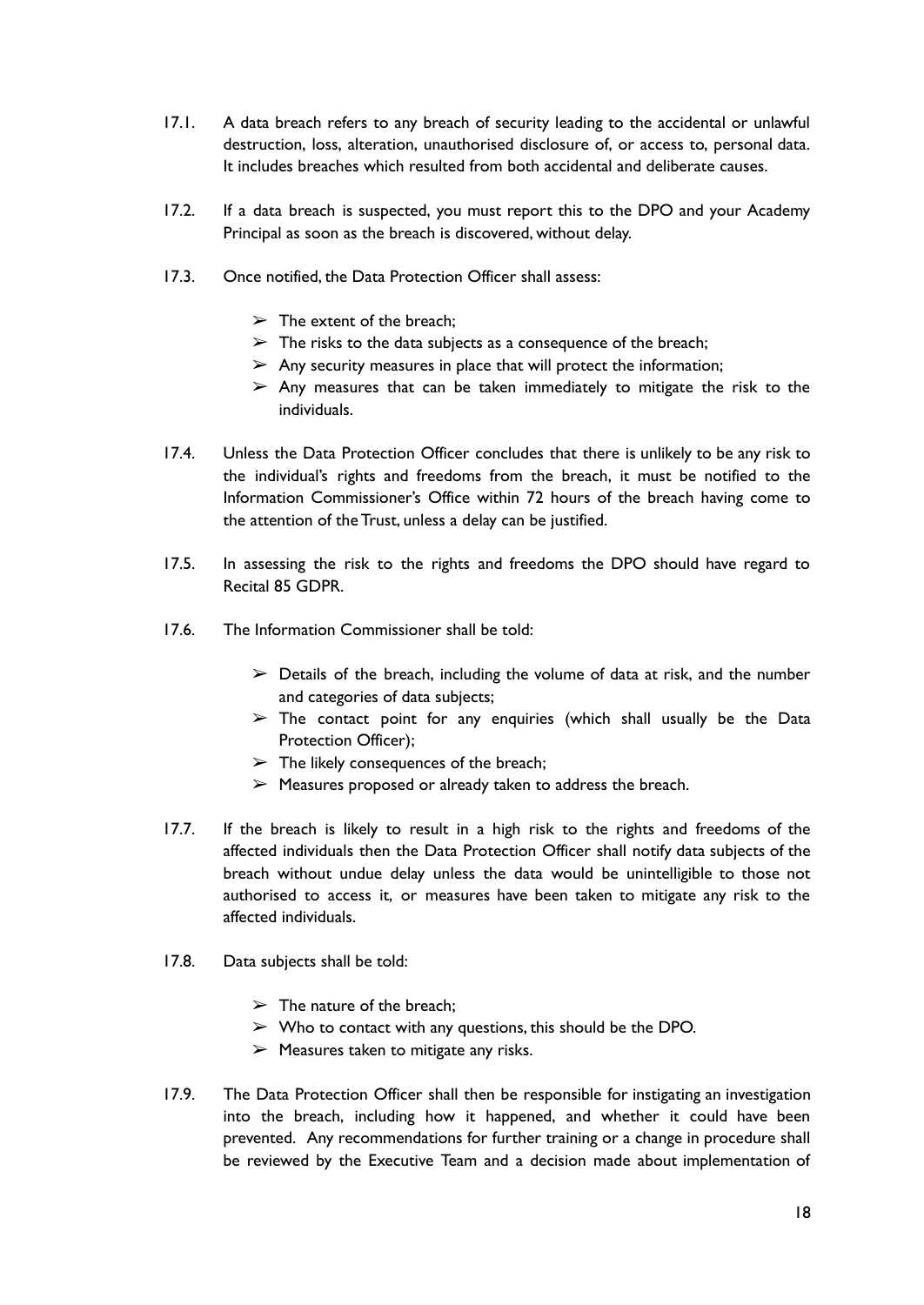those recommendations.

- 17.10. The Trust must keep a record of all breaches, whether these required reporting to the ICO or not. This record is kept on the Trust's Data Breach Log and must include whether the matter was reported to the ICO.
- 17.11. For further information regarding the process for dealing with a data breach, including the form to complete if you suspect a data breach, please refer to the Trust's Data Breach Guidance and Reporting Form.

## <span id="page-18-0"></span>**18. CCTV**

- 18.1. The Trust may use CCTV in and around each of the Academies to ensure the safety of all children and staff whilst in the Academy. The Trust will comply with the ICO's code of practice for the use of CCTV at all times.
- 18.2. The Trust are not required to ask permission from individuals for using the CCTV but must make it clear that CCTV is in use. This is done by making the CCTV cameras clearly visible and by displaying signs explaining that CCTV is in use.
- 18.3. Whilst an individual may make a Subject Access Request to view CCTV footage, the Trust will need to consider the points made in clause 14 above in deciding whether it is appropriate to allow such a request.
- 18.4. Please refer to the Trust's CCTV policy for further information on the use of CCTV.

#### <span id="page-18-1"></span>**19. Recording of meetings or conversations**

- 19.1. Under data protection legislation, an audio or video recording of a conversation where any individual can be identified from the recording and/or the conversation is the personal data of that individual.
- 19.2. You must have an appropriate [lawful](https://www.gla.ac.uk/myglasgow/dpfoioffice/gdpr/processing/) basis for recording the conversation and individuals must be aware that they are being recorded. [Consent](https://www.gla.ac.uk/myglasgow/dpfoioffice/gdpr/consent/) will likely be the most relevant basis for processing.
- 19.3. If an individual does not know in advance that his or her conversation is being recorded, and a lawful basis for processing has not been identified, then that individual's rights to 'fair and lawful processing' will have been breached and this would need to be reported to the ICO.

## <span id="page-18-2"></span>**20. Data Protection Impact Assessments (DPIAs)**

20.1. A Data Protection Impact Assessment (DPIA) is a process whereby potential privacy issues and risks are identified and examined from the perspective of all stakeholders and allows the Trust to anticipate and address the likely impacts of new initiatives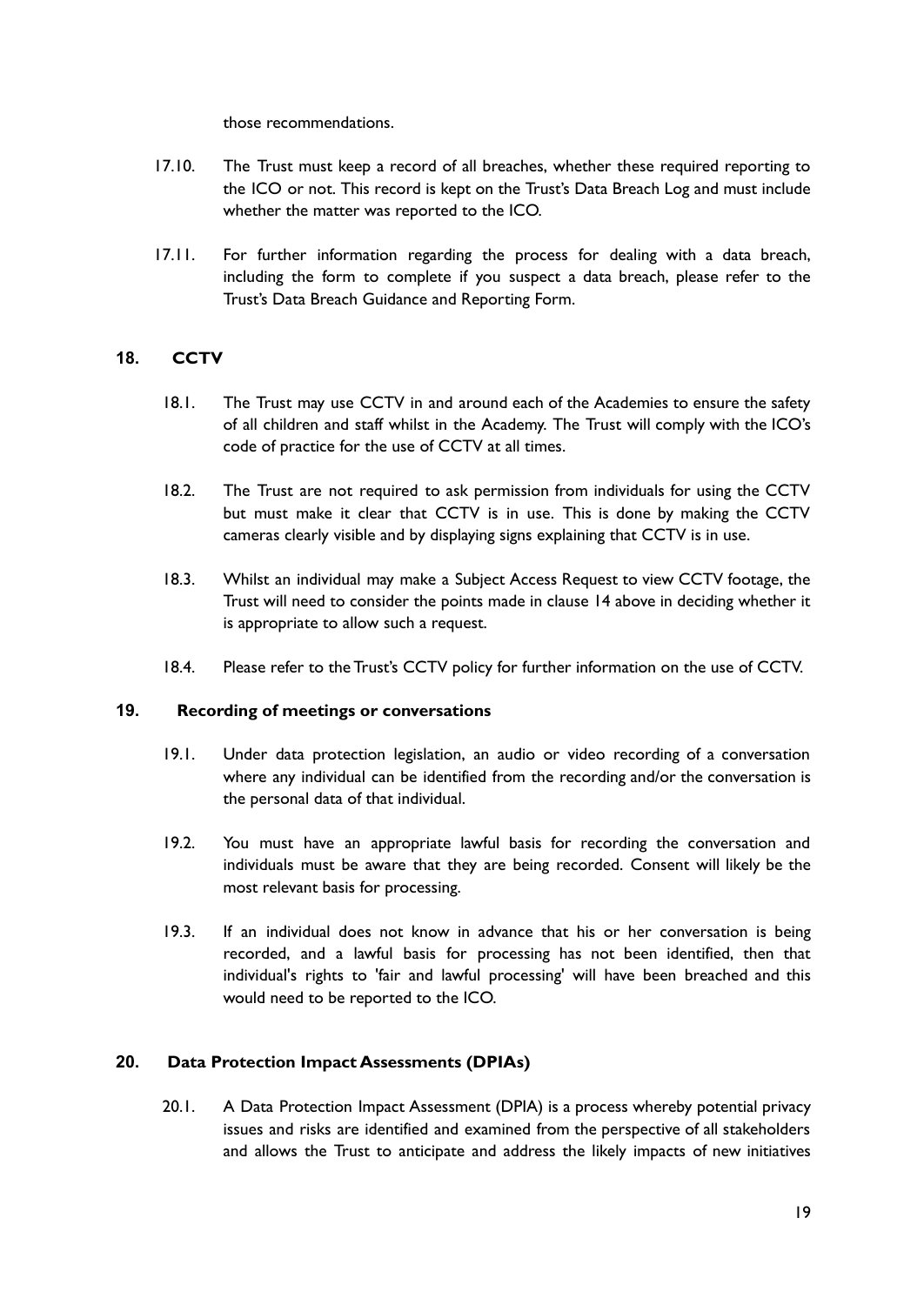and put in place measures to minimise or reduce the risks.

- 20.2. As the use of technology and the collection and storage of personal data grows, the need to ensure that it is properly managed and maintained increases. It is a requirement of GDPR that a Data Protection Impact Assessment (DPIA) is carried out in certain circumstances.
- 20.3. The impact assessment covers not only the protection of personal data but broader privacy of individuals and therefore could also be referred to as a Privacy Impact Assessment (PIA). These procedures are designed to minimise the risk of harm that can be caused by the use or misuse of personal information by addressing data protection and privacy concerns at the design and development stage of a project.
- 20.4. Conducting a DPIA should benefit the Trust by managing risks, avoiding unnecessary costs, avoiding damage to reputation, ensuring legal obligations are met and improving the relationship with stakeholders. The term project is used in a broad and flexible way and means any plan or proposal.
- 20.5. Examples of the types of projects that need a DPIA are:
	- $\triangleright$  A new IT system storing and accessing personal data
	- $\triangleright$  A data sharing initiative where two or more organisations seek to pool or link sets of personal data
	- $\triangleright$  A proposal to identify people in a particular group or demographic and initiate a course of action (e.g. identifying students believed to be at risk)
	- $\triangleright$  A new surveillance system such as CCTV
	- $\triangleright$  A new database which consolidates information held by separate parts of an organisation
- 20.6. When does a DPIA need to be done?

A DPIA should be done as part of the initial phase of a project to ensure that risks are identified and taken into account before the problems become embedded in the design and cause higher costs due to making changes at a later stage. Also, if there is a change to the risk of processing for an existing project, a review should be carried out. In the context of this guidance a project could include the development or enhancement of any activity, function or processing such as a system, database, programme, application, service or scheme.

- 20.7. The time and effort put into carrying out the DPIA should be proportionate to the risks. A DPIA does not have to be conducted as a completely separate exercise and it can be useful to consider privacy issues in a broader policy context such as information security. The DPIA does not necessarily need to start and finish before a project can progress further but it can run alongside the project development process.
- 20.8. The GDPR requires that a DPIA is carried out in the following cases:
	- ➢ When the processing involves systematic and extensive evaluation of personal information particularly in cases of automatic processing or profiling where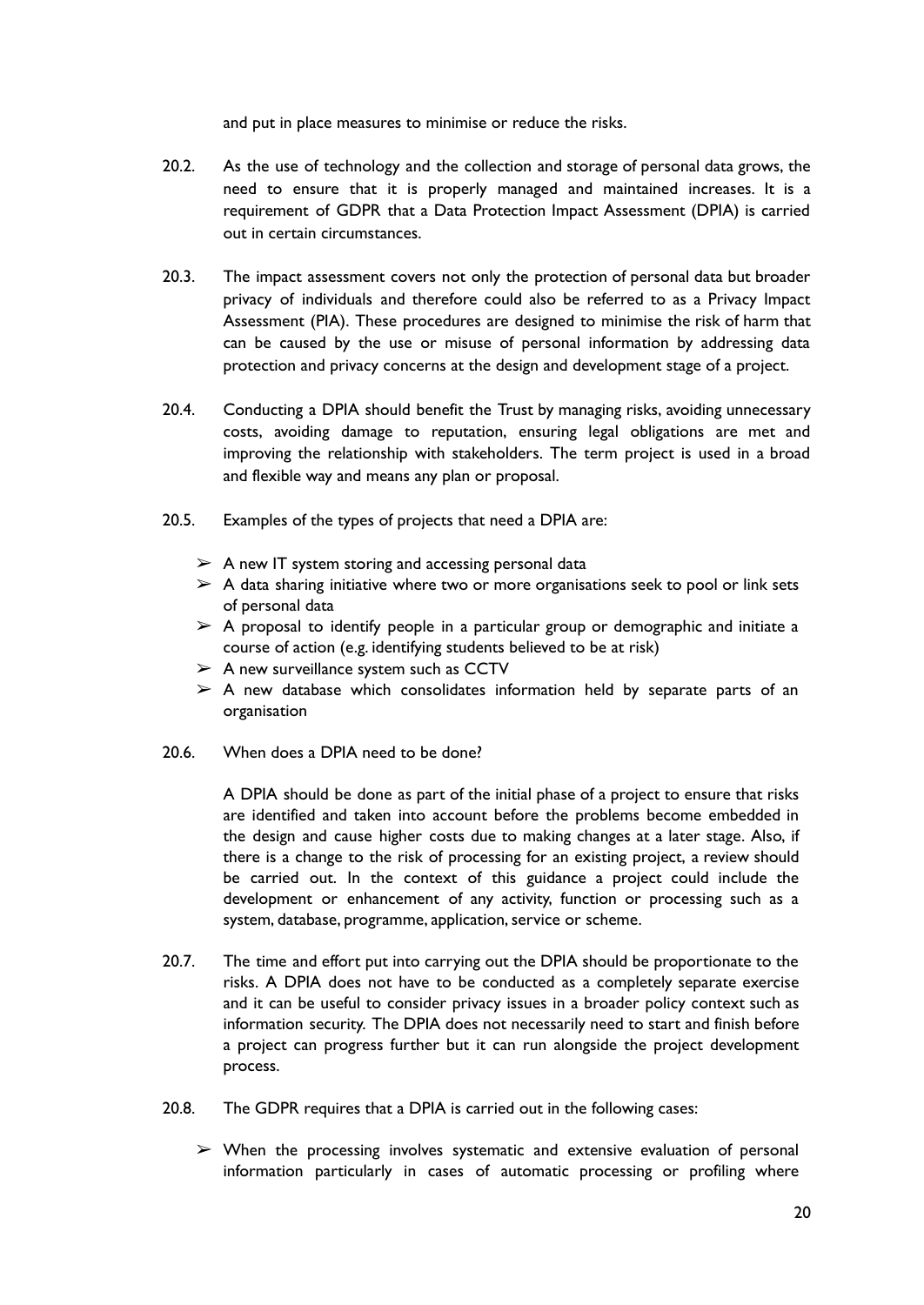decisions are made that could have a significant or legal impact on an individual.

- ➢ When processing on a large scale of special categories of data or data relating to criminal convictions and offences
- $\triangleright$  The monitoring of a publicly accessible area on a large scale
- $\triangleright$  Any other cases specified by the Information Commissioner
- 20.9. It is the responsibility of the person leading the project to carry out a DPIA. As part of the process the Data Protection Officer must be consulted but it is not the Data Protection Officer who carries out the DPIA.
- 20.10. The Assessment should be signed off by the SIRO or Director of Data before data is shared.

#### <span id="page-20-0"></span>**21. Data Protection by Design and Default**

- 21.1. Data Protection by design (also called Privacy by design) is an approach to handling personal data that promotes privacy and data protection compliance from the start rather than considered as an afterthought. All staff and agents of the Trust are required to apply the data protection by design principles when developing a new project or reviewing existing projects that involves the use or storage of personal data.
- 21.2. The guidelines below explain the types of project when this might be relevant, what data protection by design is and what measures can be put in please to protect personal data.
- 21.3. Under GDPR the Trust has an obligation to consider data privacy during the initial design stages of a project as well as throughout the lifecycle of the relevant data processing. By imposing a specific 'privacy by design' requirement, the GDPR emphasises the need to implement appropriate technical and organisational measures to ensure that privacy and the protection of data is not an after-thought.
- 21.4. Examples of the types of projects where privacy should be considered include:
	- $\triangleright$  Building new IT systems for storing or accessing personal data
	- $\triangleright$  Developing policies or strategies that have privacy implications
	- $\geq$  Embarking on a data sharing initiative
	- $\triangleright$  Using data for new purposes
- 21.5. In addition to meeting legal requirements, taking a proactive approach to privacy will reduce the likelihood of fines or financial losses due to data protection breaches and help build reputation and stakeholder confidence.
- 21.6. Privacy by Design is an approach to protecting privacy by embedding it into the design specifications of technologies, business practices and physical infrastructure. This means building in privacy during the design phase of any project. Seven foundation principles of Privacy by Design were first developed by Dr Ann Cavoukian in the 1990s.
- 21.7. These can be summarised as: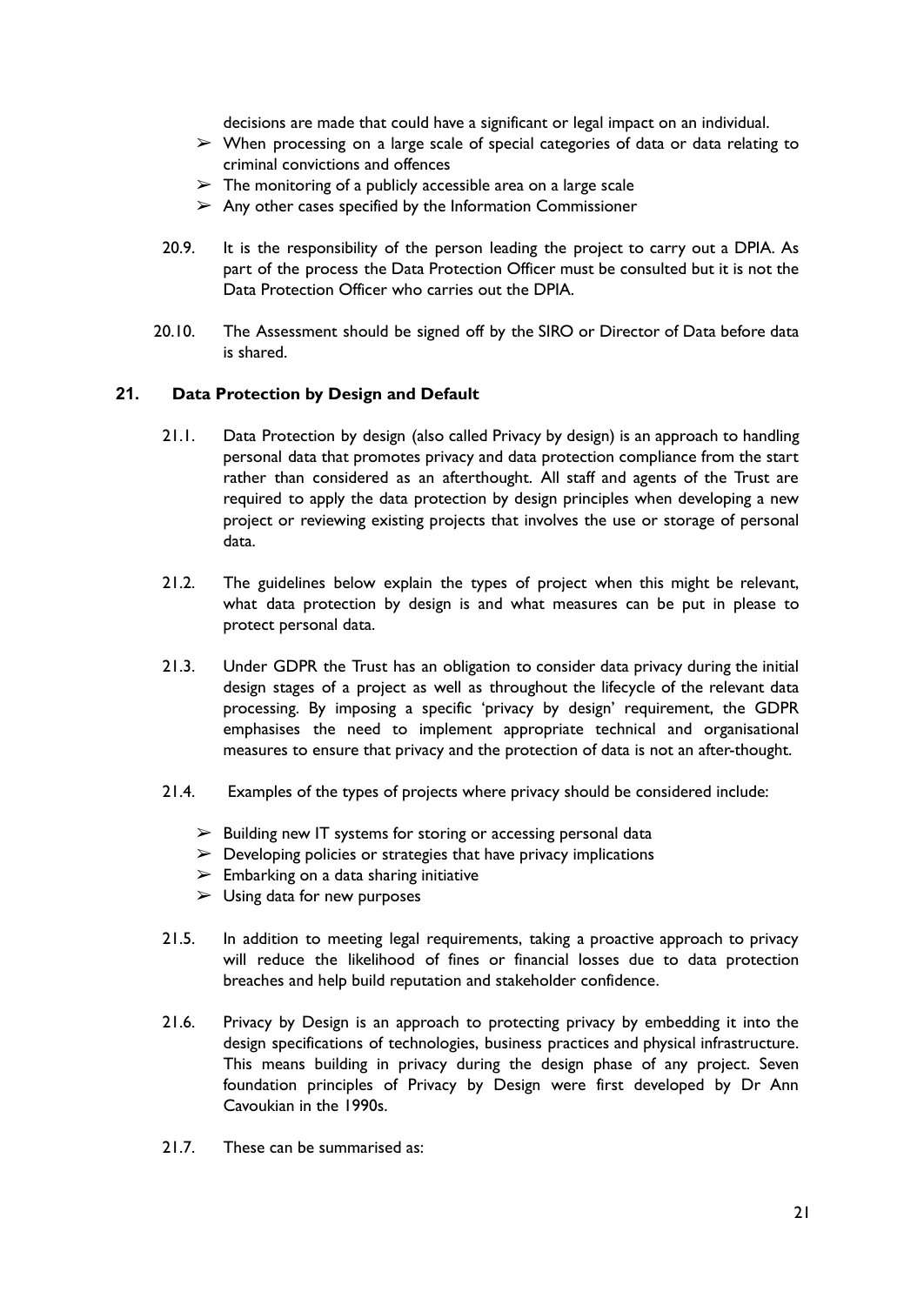- $\triangleright$  Use proactive rather than reactive measures anticipate, identify and prevent privacy invasive events before they happen.
- $\triangleright$  Privacy should be the default position personal data must be automatically protected in any system of business practice, with no action required by the individual to protect their privacy
- $\triangleright$  Privacy must be embedded and integrated into the design of systems and business practices
- $\triangleright$  All legitimate interests and objectives are accommodated in a positive-sum manner - both privacy and security are important, and no unnecessary trade-offs need to be made to achieve both.
- $\triangleright$  Security should be end-to-end throughout the entire lifecycle of the data data should be securely retained as needed and destroyed when no longer needed.
- $\triangleright$  Visibility and transparency are maintained stakeholders should be assured that business practices and technologies are operating according to objectives and subject to independent verification.
- $\triangleright$  Respect user privacy by keeping the interests of the individual uppermost with strong privacy defaults, appropriate notice and user friendly options.
- 21.8. Data Protection Impact Assessment (DPIA) (see clause 20) should be carried out as part of the initial phase of a project or when an existing project is being reviewed. If data protection or privacy implications are identified then measures should be built into the project during the early stages to ensure that risks to privacy are minimised or eliminated.
- 21.9. Below are some examples of measures that can be taken during the project development or review to protect the personal data of individuals, not all these examples will be applicable in all circumstances:
	- $\triangleright$  Data minimisation this includes retention minimisation (only keeping personal data for as long as it is required), collection minimisation (only collecting the personal information that is required) and use minimisation (only use personal data when it is absolutely required therefore reducing the chance of individuals being identified).
	- $\triangleright$  Deletion Having automated deletion processes for particular personal data to ensure it is flagged for deletion after a particular period.
	- $\triangleright$  Anonymisation The data is held in a form where the individuals are no longer identifiable and it is unlikely that any individuals can be re-identified by combining the data with other data e.g. data matching. The GDPR emphasises that anonymization or pseudonymisation should be used wherever possible particularly in relation to historical or scientific research or for statistical purposes.
	- $\triangleright$  Pseudonymisation The identity of an individual is disguised for instance by replacing identifying fields with artificial identifiers or pseudonyms. When data has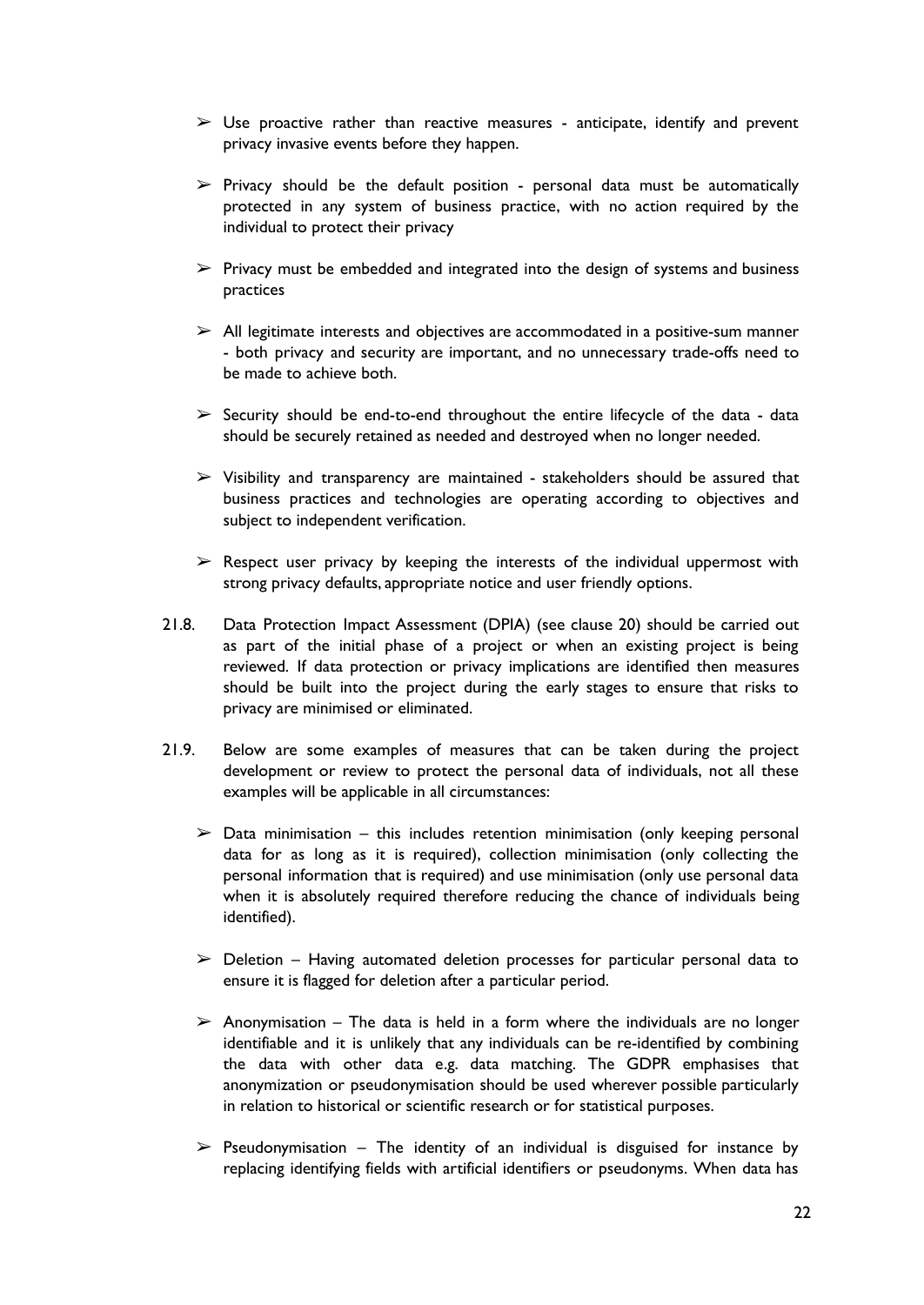been pseudonymised it still retains a level of detail which allows tracking back of the data to its original state. This is in contrast to anonymised data where reverse compilation should be impossible.

- $\triangleright$  Differential privacy Random 'noise' is injected into the results of dataset queries to provide a mathematical guarantee that the presence of any one individual in a dataset will be masked. This technique may be useful for research data. Software evaluates the privacy risks or a query and determines the level of noise to introduce into the result before releasing it.
- $\triangleright$  Synthetic data As long as the number of individuals in the dataset is large enough, it is possible to generate a dataset composed entirely of 'fictional' individuals or altered identities that retain the statistical properties of the original dataset.
- $\triangleright$  Privacy by Default The system is set up so the default settings are the ones that provide maximum protection against privacy risks i.e. technical and organisational measures are put in place to ensure that, by default, only personal data which are necessary for each specific purpose of the processing are processed. This may mean that the default position would not allow full functionality of the product, unless the user explicitly chooses it.
- $\triangleright$  User Access controls The amount of personal data that authorised users have access to should be limited to the information they need to know to fulfil their roles.
- $\triangleright$  Data subject Access Individuals should be able to access their own personal data and be informed of its use and disclosures. If individual users can't access the systems directly themselves it should be set up in a way that allows data to be collated with ease in order to comply with subject access requests.
- $\triangleright$  User friendly systems Privacy related functions should be user friendly. For instance users should be able to easily update their details or extract information that relates to them.
- $\triangleright$  Accuracy The design should incorporate checks to ensure accuracy and completeness of data and that it is as up-to-date as is necessary to fulfil the specified purposes.
- $\triangleright$  Compliance The design should include processes to monitor, evaluate, and verify compliance (e.g. with legal requirements, policies and procedures)
- $\geq$  State of the art State of the art technology and organisation measures should be used where possible, however this needs to be balanced against reasonable costs. Old technology should be replaced where possible and software and patches kept up-to-date. In deciding what measures are appropriate, account should be taken of the nature, scope, context and purposes of processing as well as the risks, likelihood and severity for the rights and freedoms of individuals.
- $\triangleright$  Security Security measures should include processes for secure destruction, appropriate encryption, and strong access control and logging methods.
- $\triangleright$  Suppression of data The system should be set up to allow the suppression of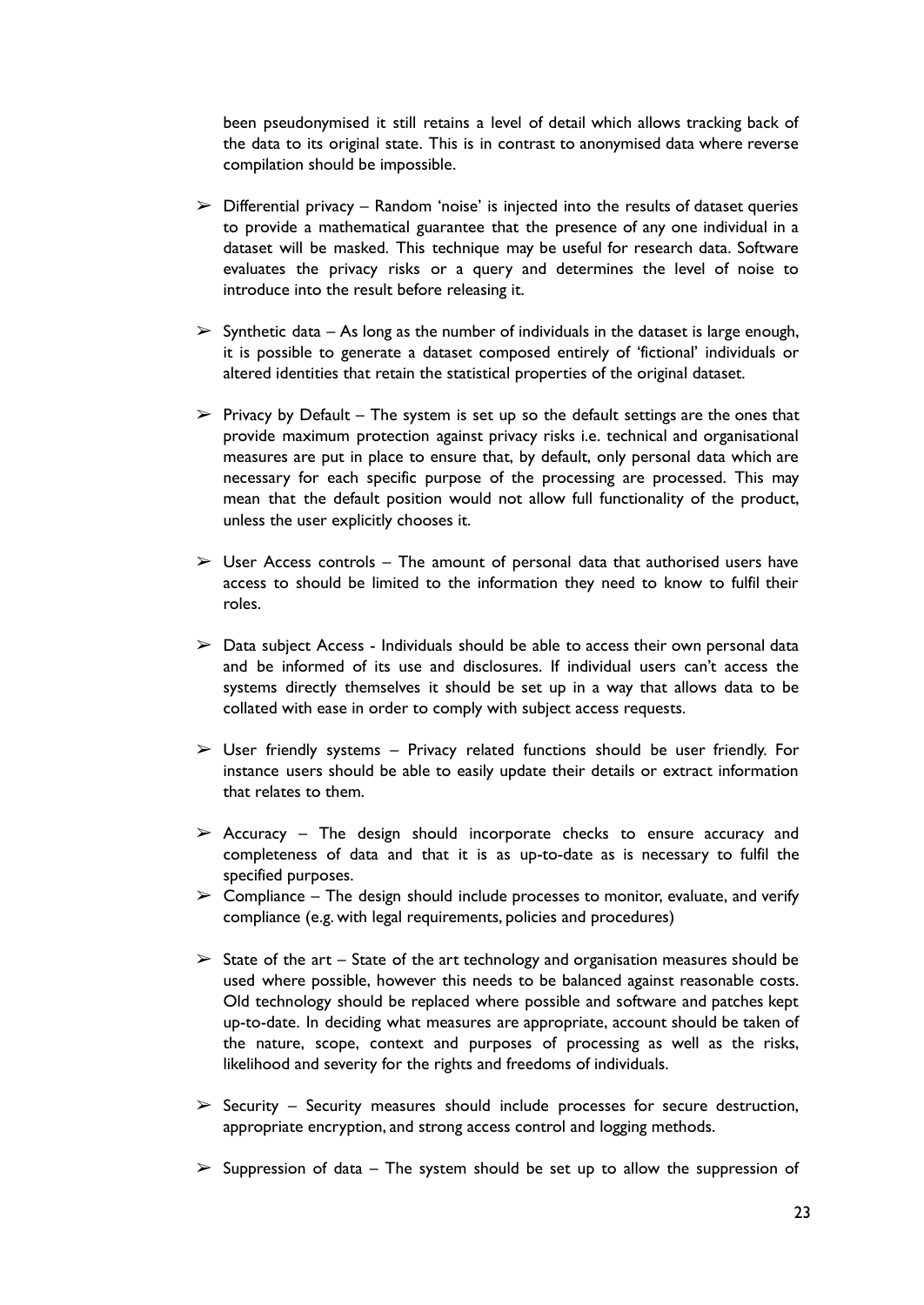data of individuals who have objected to receiving direct marketing or those who want to object to decisions being made about them based on automated processing including profiling. Where appropriate the system should also allow data portability in accordance with the GDPR and the right of individuals to request the transmission of their personal data to another data controller in a machine-readable format.

- $\triangleright$  Data processors Contracts with data processors need to set out how risk/liability will be apportioned between the parties in relation to implementation of 'privacy by design' and 'privacy by default' requirements.
- $\triangleright$  Tenders Privacy issues should be considered as part of public tenders.
- $\triangleright$  Transfers outside EEA Particular consideration should be given to protecting personal data when data is likely to be transferred outside the EEA.
- 21.10. These are some example measures that can be taken and not all of them will be appropriate for every project or system, however, it is likely that most projects will benefit from taking some of the steps outlined above. The DPIA should be used to record the privacy measures that are designed into the project.

#### <span id="page-23-0"></span>**22. Remote working**

- 22.1. If a staff member is required to work remotely and that work involves the processing of personal data, then the staff member should ensure that such data is processed in a secure manner.
- 22.2. Remote working should be carried out on a password protected laptop/computer and, where possible, personal information should not be saved anywhere other than the Trust's secure network.
- 22.3. When processing personal data remotely, staff should not allow other people to view the personal data.
- 22.4. When working remotely, if a staff member is required to share personal data, they should ensure that they adopt a secure method of data sharing and adhere to the basis for sharing as set out in the privacy notice.
- 22.5. Staff should have regard to the IT/ Staff Acceptable Use Policy and the Records Management and Retention Policy.

## <span id="page-23-1"></span>**23. Breach of Policy**

- 23.1. The DPO and COO are responsible for reviewing and monitoring compliance with this policy.
- 23.2. Any breaches of this policy should be reported to the DPO to be investigated. A breach of this policy could lead to a report being made to the ICO, a report being made to HR to follow the disciplinary procedure or both.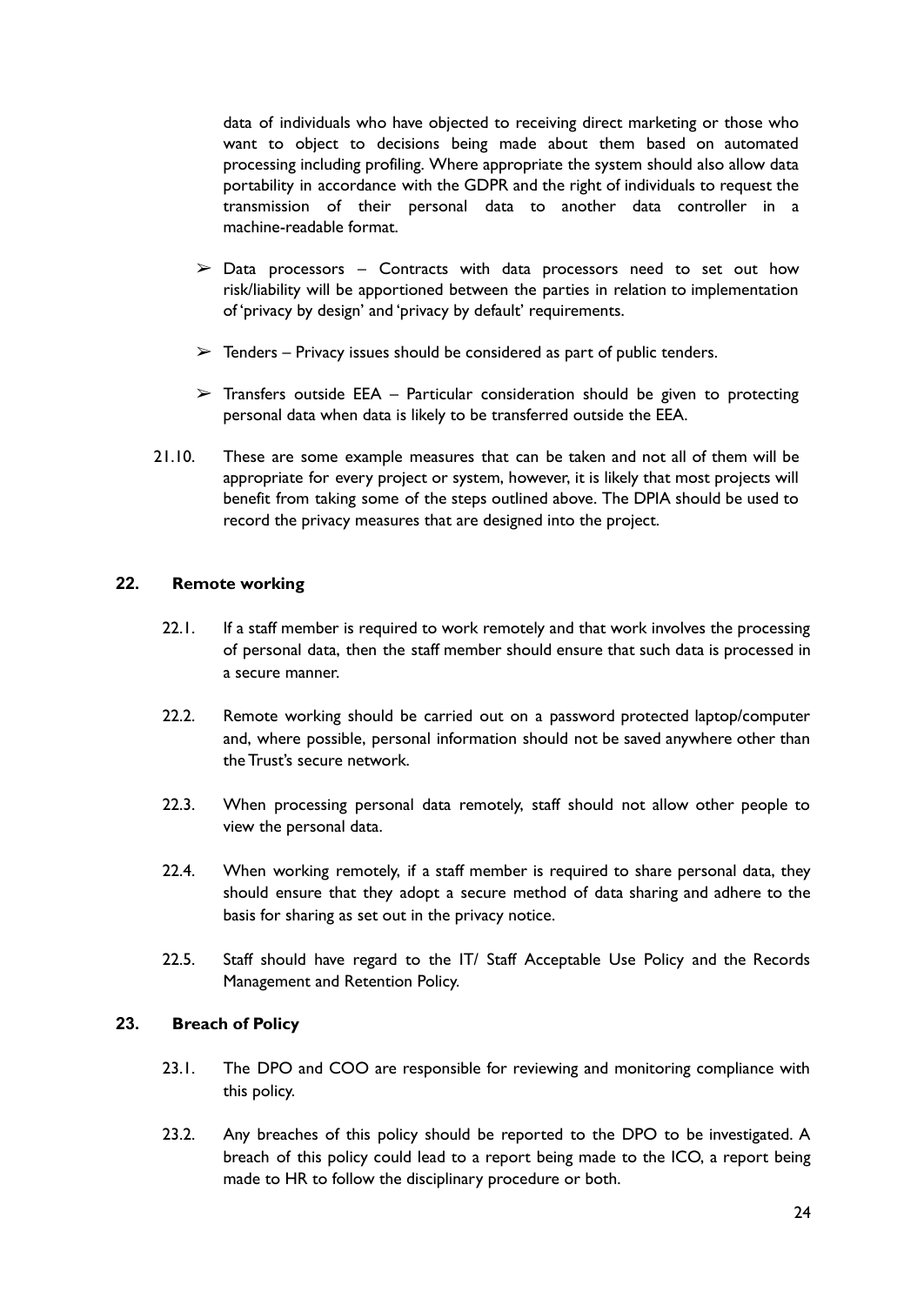## <span id="page-24-0"></span>**24. Contact**

24.1. If anyone has any concerns or questions in relation to this policy they should contact the Data Protection Officer.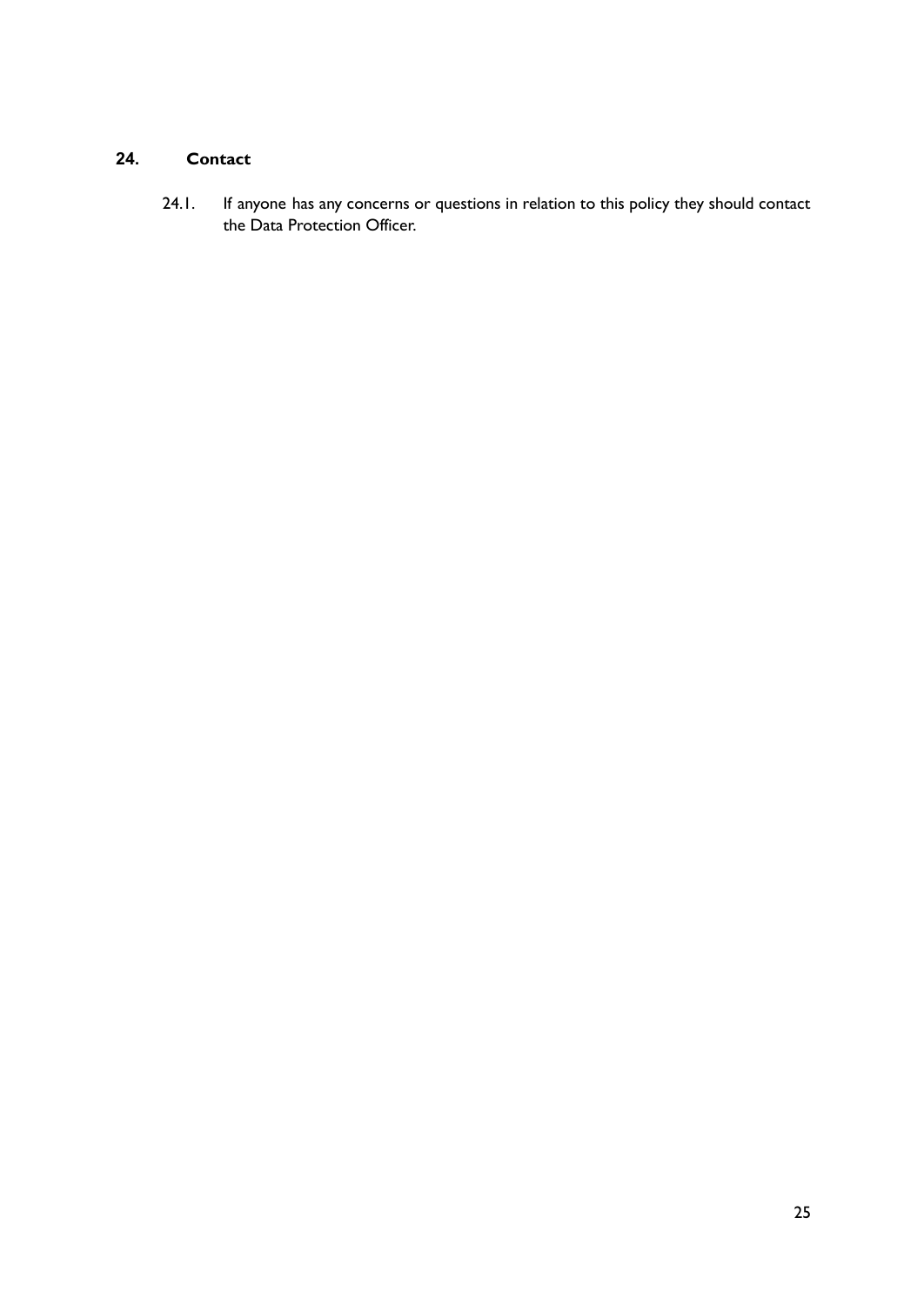## <span id="page-25-0"></span>**FREEDOM OF INFORMATION**

## <span id="page-25-1"></span>**1. Introduction**

1.1. The Trust is subject to the Freedom of Information Act 2000 (FOI) as a public authority, and as such, must comply with any requests for information in accordance with the principles laid out in the Act.

## <span id="page-25-2"></span>**2. What is a request under FOI**

- 2.1. Any request for any information from the Trust is technically a request under the FOI, whether or not the individual making the request mentions the FOI. However, the ICO has stated that routine requests for information (such as a parent requesting a copy of a policy) can be dealt with outside of the provisions of the Act.
- 2.2. In all non-routine cases, if the request is simple and the information is to be released, then the individual who received the request can release the information, but must ensure that this is done within the timescale set out below. A copy of the request and response should then be sent to the DPO.
- 2.3. All other requests should be referred in the first instance to the DPO and the Academy Principal, who may allocate another individual to deal with the request. This must be done promptly, and in any event within 3 working days of receiving the request.
- 2.4. When considering a request under FOI, you must bear in mind that release under FOI is treated as release to the general public, and so once it has been released to an individual, anyone can then access it, and you cannot restrict access when releasing by marking the information "confidential" or "restricted".

## <span id="page-25-3"></span>**3. Time limit for compliance**

3.1. The Trust must respond as soon as possible, and in any event, within 20 working days of the date of receipt of the request. For an Academy when calculating the 20 working day deadline, a "working day" is a school day (one in which pupils are in attendance), subject to an absolute maximum of 60 normal working days (not school days) to respond.

## <span id="page-25-4"></span>**4. Procedure for dealing with a request**

- 4.1. When a request is received that cannot be dealt with by simply providing the information, it should be referred in the first instance to the Data Protection Officer, who may reallocate to an individual with responsibility for the type of information requested.
- 4.2. The first stage in responding is to determine whether or not the Trust "holds" the information requested. The Trust will hold the information if it exists in computer or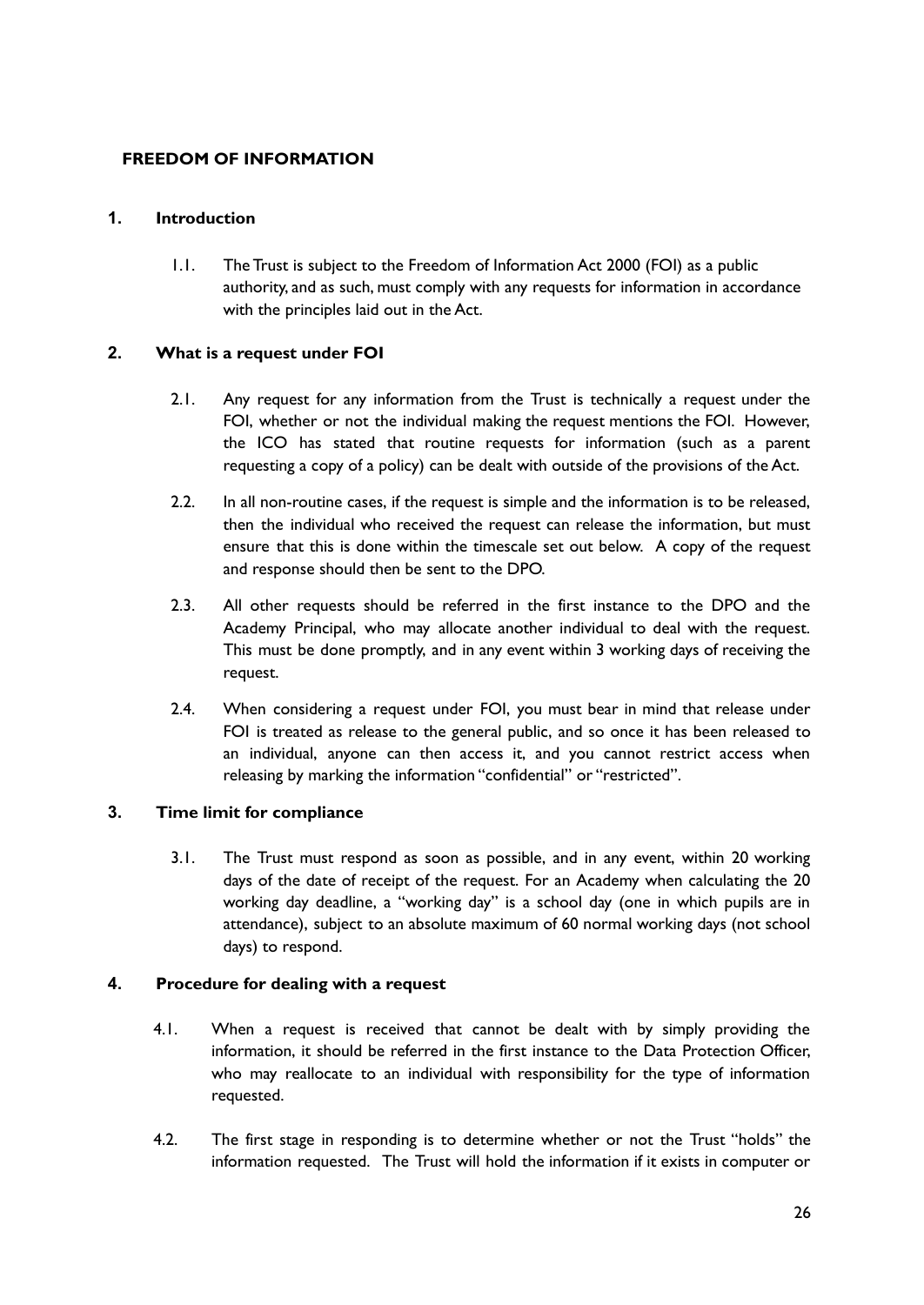paper format. Some requests will require the Trust to take information from different sources and manipulate it in some way. Where this would take minimal effort, the Trust is considered to "hold" that information, but if the required manipulation would take a significant amount of time, the requestor should be contacted to explain that the information is not held in the manner requested, and offered the opportunity to refine their request. For example, if a request required the Trust to add up totals in a spreadsheet and release the total figures, this would be information "held" by the Trust. If the Trust would have to go through a number of spreadsheets and identify individual figures and provide a total, this is likely not to be information "held" by the Trust, depending on the time involved in extracting the information.

- 4.3. The second stage is to decide whether the information can be released, or whether one of the exemptions set out in the Act applies to the information. Common exemptions that might apply include:
- 4.3.1. Section 40 (1) the request is for the applicant's personal data. This must be dealt with under the subject access regime in the DPA, detailed in clause 14 of the DPA policy above;
- 4.3.2. Section 40 (2) compliance with the request would involve releasing third party personal data, and this would be in breach of the DPA principles as set out in clause 5.1 of the DPA policy above;
- 4.3.3. Section 41 information that has been sent to the Academy (but not the Academy's own information) which is confidential;
- 4.3.4. Section 21 information that is already publicly available, even if payment of a fee is required to access that information;
- 4.3.5. Section 22 information that the Academy intends to publish at <sup>a</sup> future date;
- 4.3.6. Section 43 information that would prejudice the commercial interests of the Academy and / or a third party;
- 4.3.7. Section 38 information that could prejudice the physical health, mental health or safety of an individual (this may apply particularly to safeguarding information);
- 4.3.8. Section 31 information which may prejudice the effective detection and prevention of crime – such as the location of CCTV cameras;
- 4.3.9. Section 36 information which, in the opinion of the chair of governors of the Academy, would prejudice the effective conduct of the Academy. There is <sup>a</sup> special form for this on the ICO's website to assist with the obtaining of the chair's opinion.
- 4.4. The sections mentioned in italics are qualified exemptions. This means that even if the exemption applies to the information, you also have to carry out a public interest weighting exercise, balancing the public interest in the information being released, as against the public interest in withholding the information.